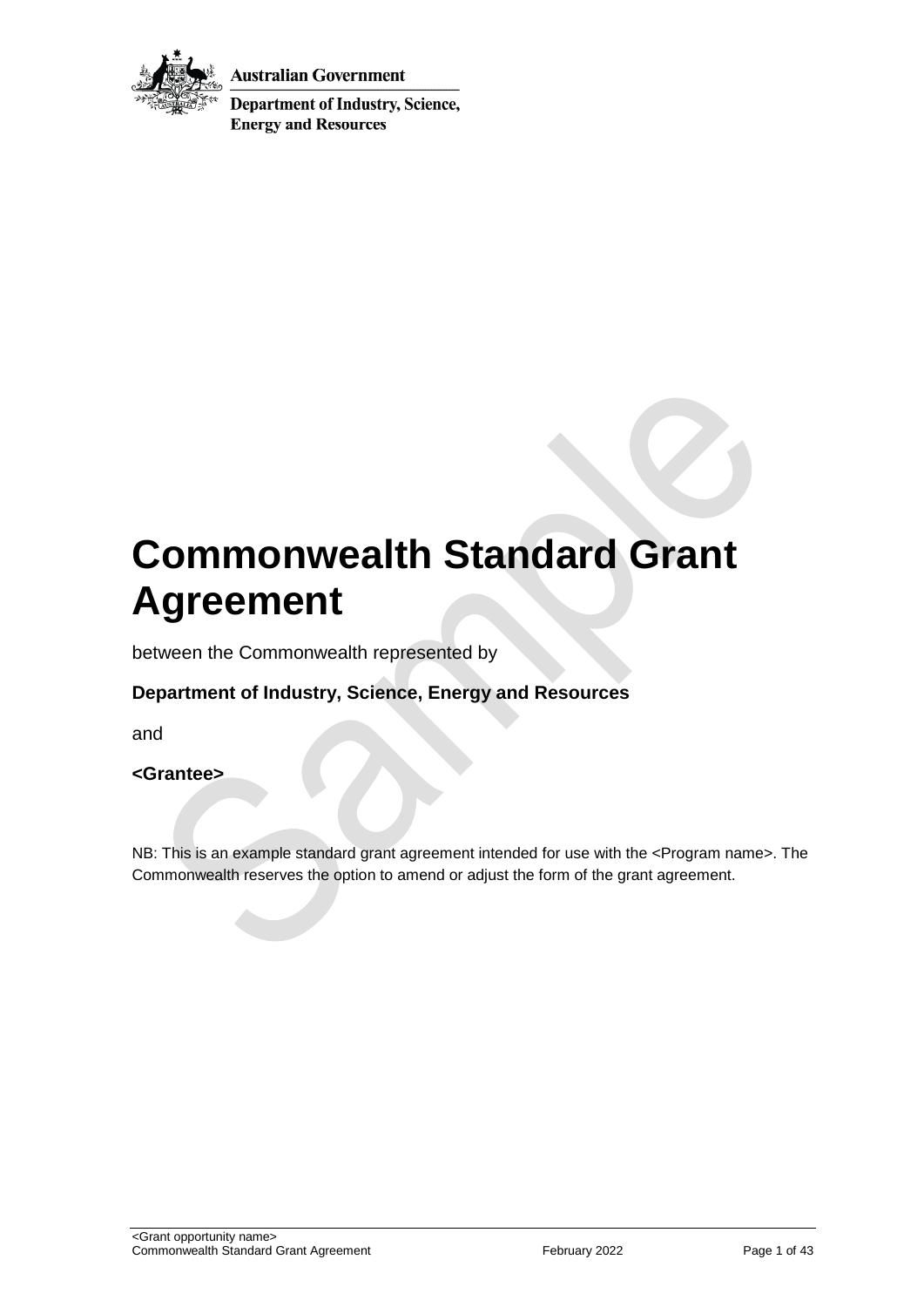## **Contents**

| Α. |  |  |  |
|----|--|--|--|
| В. |  |  |  |
| C. |  |  |  |
| D. |  |  |  |
| Е. |  |  |  |
| F. |  |  |  |
| G. |  |  |  |
|    |  |  |  |
|    |  |  |  |
|    |  |  |  |
|    |  |  |  |
|    |  |  |  |
|    |  |  |  |
|    |  |  |  |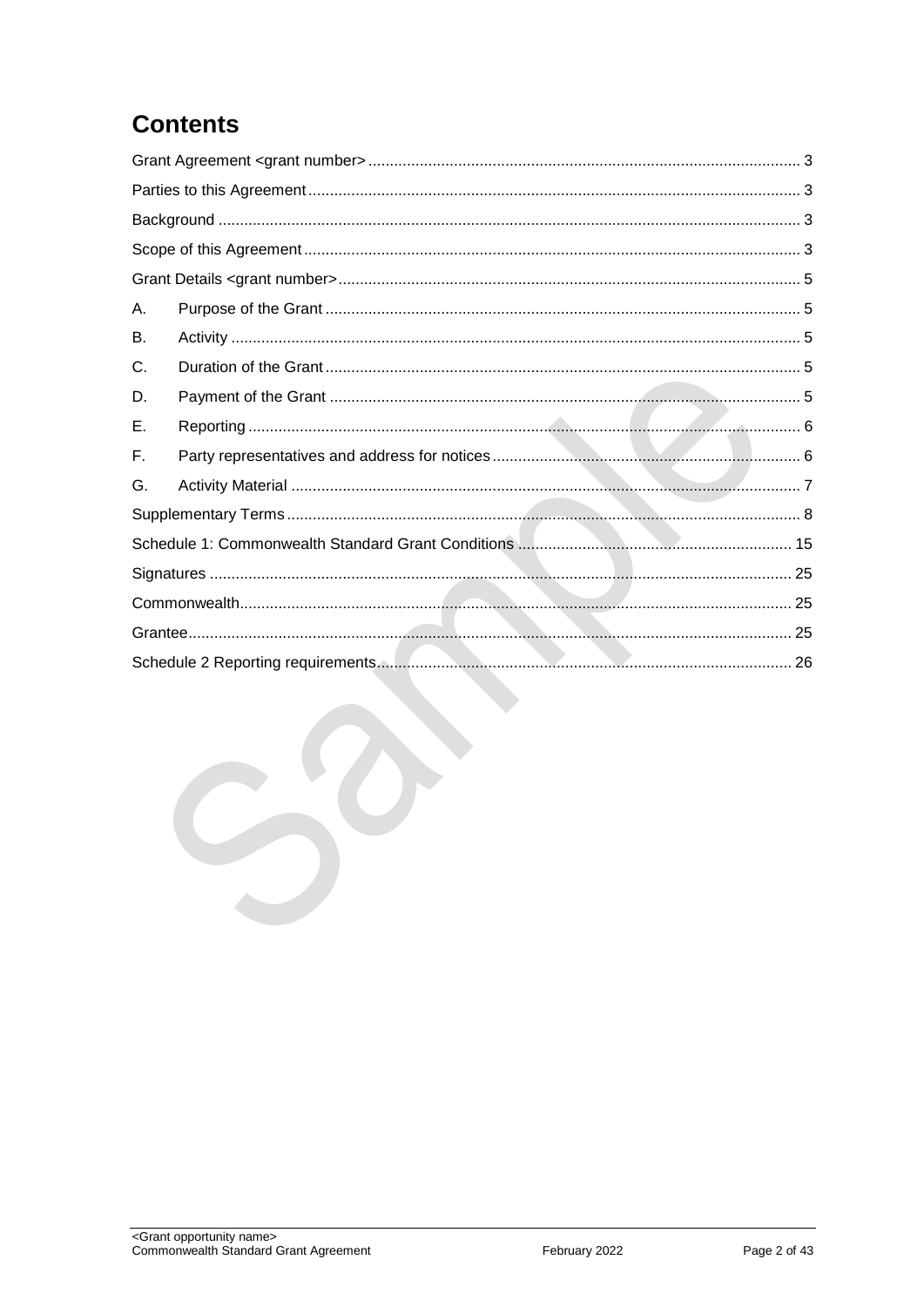## <span id="page-2-0"></span>**Grant Agreement <grant number>**

Once completed, this document, together with the Grant Details and the Commonwealth Standard Grant Conditions (Schedule 1), forms an Agreement between the Commonwealth and the Grantee.

## <span id="page-2-1"></span>Parties to this Agreement

#### The Grantee

| Full legal name of Grantee                                                                  | <entity name=""></entity>                                                                    |
|---------------------------------------------------------------------------------------------|----------------------------------------------------------------------------------------------|
| Legal entity type (e.g. individual, incorporated<br>association, company, partnership, etc) | <abr entity="" type=""></abr>                                                                |
| Trading or business name                                                                    | <trading name=""></trading>                                                                  |
| Any relevant licence, registration or provider<br>number                                    | Not applicable                                                                               |
| Australian Business Number (ABN) or other<br>entity identifiers                             | <abn></abn>                                                                                  |
| Australian Company Number (ACN)                                                             | $<$ ACN $>$                                                                                  |
| Registered for Goods and Services Tax (GST)?                                                | <gst +="" if="" statement="" status=""></gst>                                                |
| Date from which GST registration was effective?                                             | <gst date="" registered=""></gst>                                                            |
| Registered office address                                                                   | <abr address="" registered=""><br/><city> <state> <postcode></postcode></state></city></abr> |
|                                                                                             |                                                                                              |
| Relevant business place                                                                     | <business address="" street=""></business>                                                   |
|                                                                                             | <city> <state> <postcode></postcode></state></city>                                          |

#### The Commonwealth

The Commonwealth of Australia represented by the Department of Industry, Science, Energy and Resources of 10 Binara Street CANBERRA ACT 2600 ABN 74 599 608 295

## <span id="page-2-2"></span>**Background**

The Commonwealth has agreed to enter this Agreement under which the Commonwealth will provide the Grantee with a Grant for the purpose of assisting the Grantee to undertake the associated Activity.

The Grantee agrees to use the Grant and undertake the Activity in accordance with this Agreement and the relevant Grant Details.

## <span id="page-2-3"></span>Scope of this Agreement

This Agreement comprises:

(a) this document;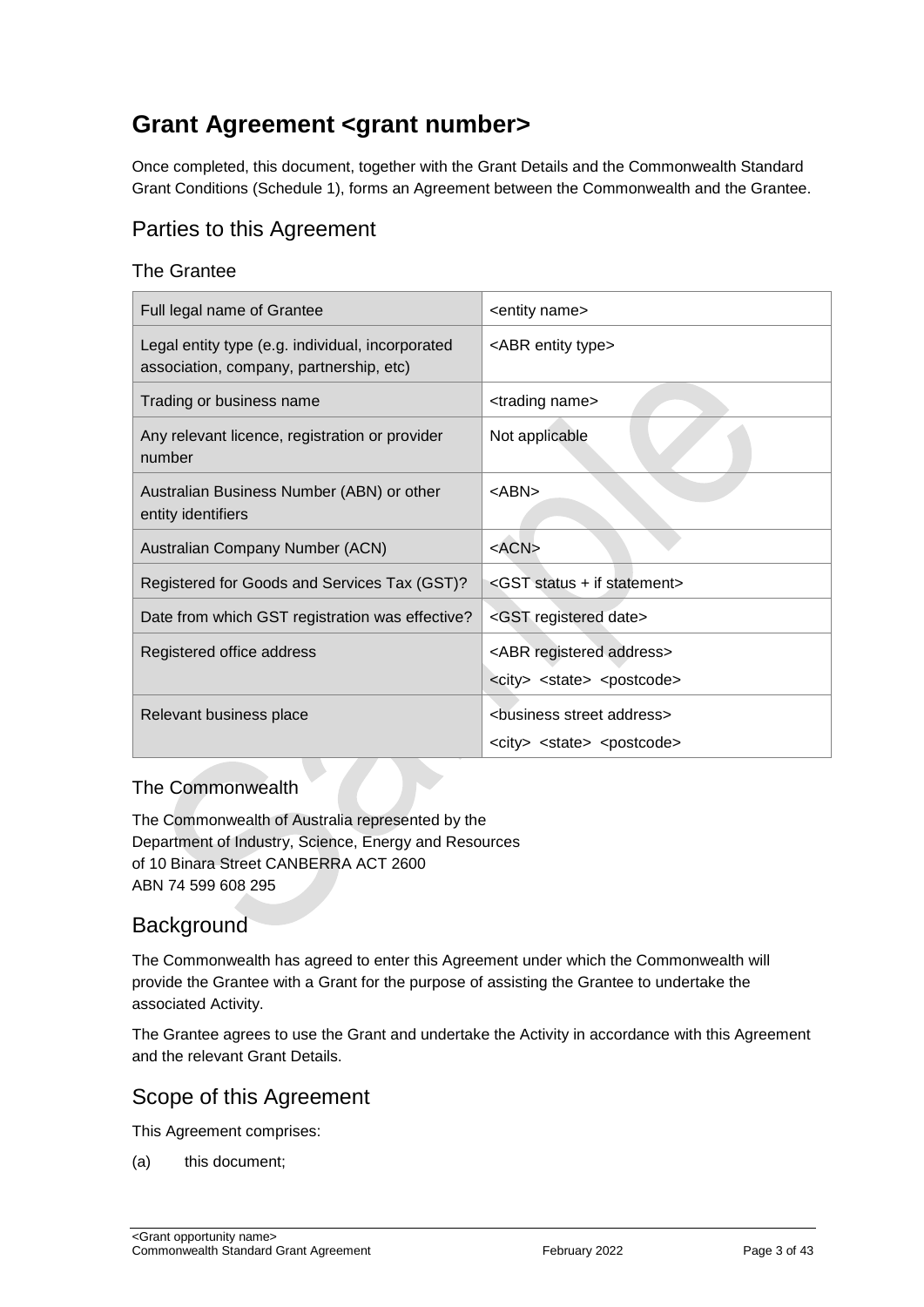- (b) the Supplementary Terms (if any);
- (c) the Standard Grant Conditions (Schedule 1);
- (d) the Grant Details;
- (e) any other document referenced or incorporated in the Grant Details.

If there is any ambiguity or inconsistency between the documents comprising this Agreement in relation to a Grant, the document appearing higher in the list will have precedence to the extent of the ambiguity or inconsistency.

This Agreement represents the Parties' entire agreement in relation to the Grant provided under it and the relevant Activity and supersedes all prior representations, communications, agreements, statements and understandings, whether oral or in writing.

Certain information contained in or provided under this Agreement may be used for public reporting purposes.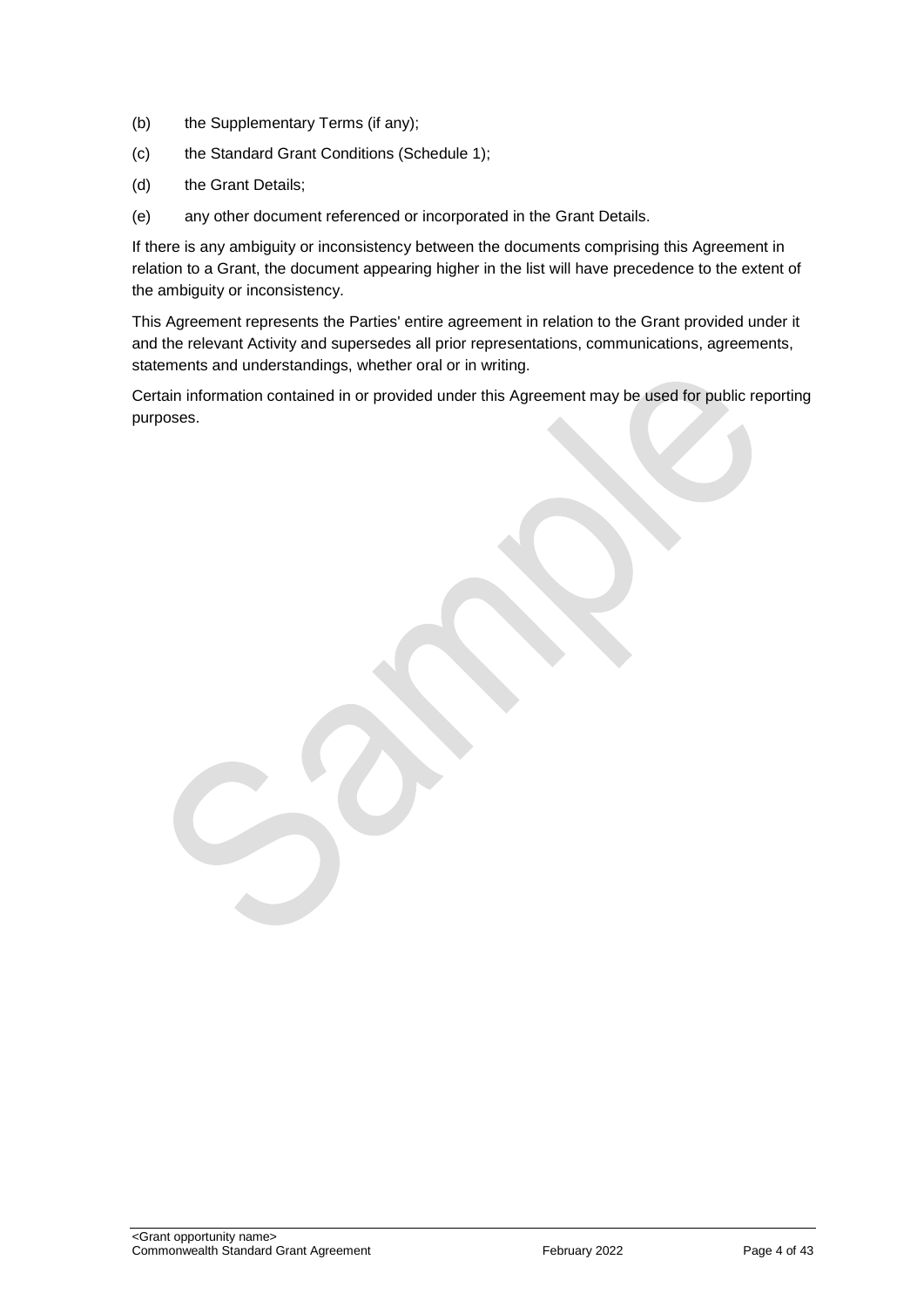## <span id="page-4-0"></span>**Grant Details <grant number>**

## <span id="page-4-1"></span>A. Purpose of the Grant

The Grant is being provided as part of the <grant opportunity name> grant opportunity.

<Grant opportunity objectives>

<Grant opportunity outcomes>

#### <span id="page-4-2"></span>B. Activity

The Activity is made up of the Grantee's project and all eligible project activities as specified in these Grant Details.

Project title

<project title>

#### Project scope and description

<detailed project description>

#### Project outcomes

<project outcomes>

In undertaking the Activity, the Grantee must comply with the requirements of the grant opportunity guidelines (as in force at the time of application).

The Grantee must notify the Commonwealth about events relating to the project and provide an opportunity for the Minister or their representative to attend.

## <span id="page-4-3"></span>C. Duration of the Grant

The Activity starts on <project start date> and ends on <project end date>, which is the **Activity Completion Date**.

The Agreement ends on <agreement end date> which is the **Agreement End Date**.

#### Activity Schedule

In undertaking the Activity, the Grantee will meet the following milestones by the due dates.

| Milestone<br>number | Milestone name and description         | Due date                |
|---------------------|----------------------------------------|-------------------------|
| $<$ No $>$          | <milestone name=""></milestone>        | <dd mm="" yyyy=""></dd> |
|                     | <milestone description=""></milestone> |                         |

## <span id="page-4-4"></span>D. Payment of the Grant

The total amount of the Grant is <grant amount> (plus GST if applicable).

The Grant will be provided at up to <grant percentage> per cent of eligible expenditure as defined in the grant opportunity guidelines subject to availability of Program funds.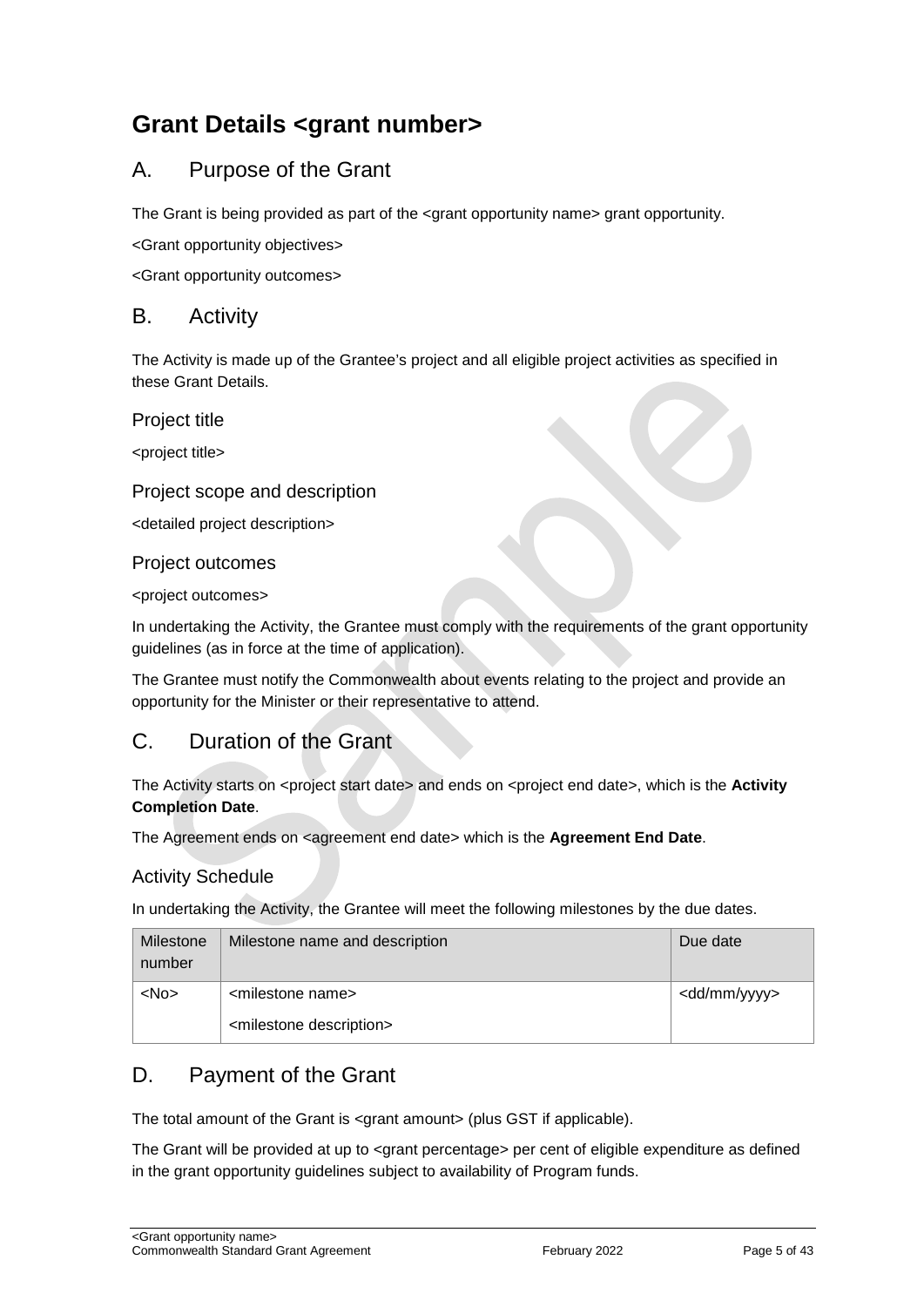The Grant will be paid in accordance with clause [0.](#page-7-1)

The Grant will be paid according to the following schedule. Payments are subject to satisfactory progress on the project and compliance by the Grantee with its obligations under this Agreement.

| Payment event                  | Payment amount<br>(GST excl)       | Anticipated payment<br>date |
|--------------------------------|------------------------------------|-----------------------------|
| <payment trigger=""></payment> | <insert amount=""></insert>        | <insert date=""></insert>   |
| <payment trigger=""></payment> | <insert amount=""></insert>        | <insert date=""></insert>   |
| Total                          | <total amount="" grant=""></total> |                             |

#### Invoicing

The Grantee agrees to allow the Commonwealth to issue it with a Recipient Created Tax Invoice (RCTI) for any taxable supplies it makes in relation to the Activity.

#### <span id="page-5-0"></span>E. Reporting

The Grantee agrees to provide the following reports to the Commonwealth representative in accordance with the reporting requirements (Schedule 2).

#### <reporting table>

During the Agreement period, the Commonwealth may ask the Grantee for ad-hoc reports on the project. The Grantee must provide these reports in the timeframes notified by the Commonwealth.

#### <span id="page-5-1"></span>F. Party representatives and address for notices

#### Grantee's representative and address

| Grantee's representative<br>name | <primary contact="" name=""></primary>     |
|----------------------------------|--------------------------------------------|
| <b>Position</b>                  | <primary contact="" position=""></primary> |
| Address                          | <primary address="" contact=""></primary>  |
| Business hours telephone         | <phone number=""></phone>                  |
| Mobile                           | <mobile phone=""></mobile>                 |
| Email                            | <email address=""></email>                 |

#### Commonwealth representative and address

| Name of representative | <csm name=""></csm>     |
|------------------------|-------------------------|
| <b>Position</b>        | <csm position=""></csm> |
| Postal address         | GPO Box 2013            |
|                        | CANBERRA ACT 2601       |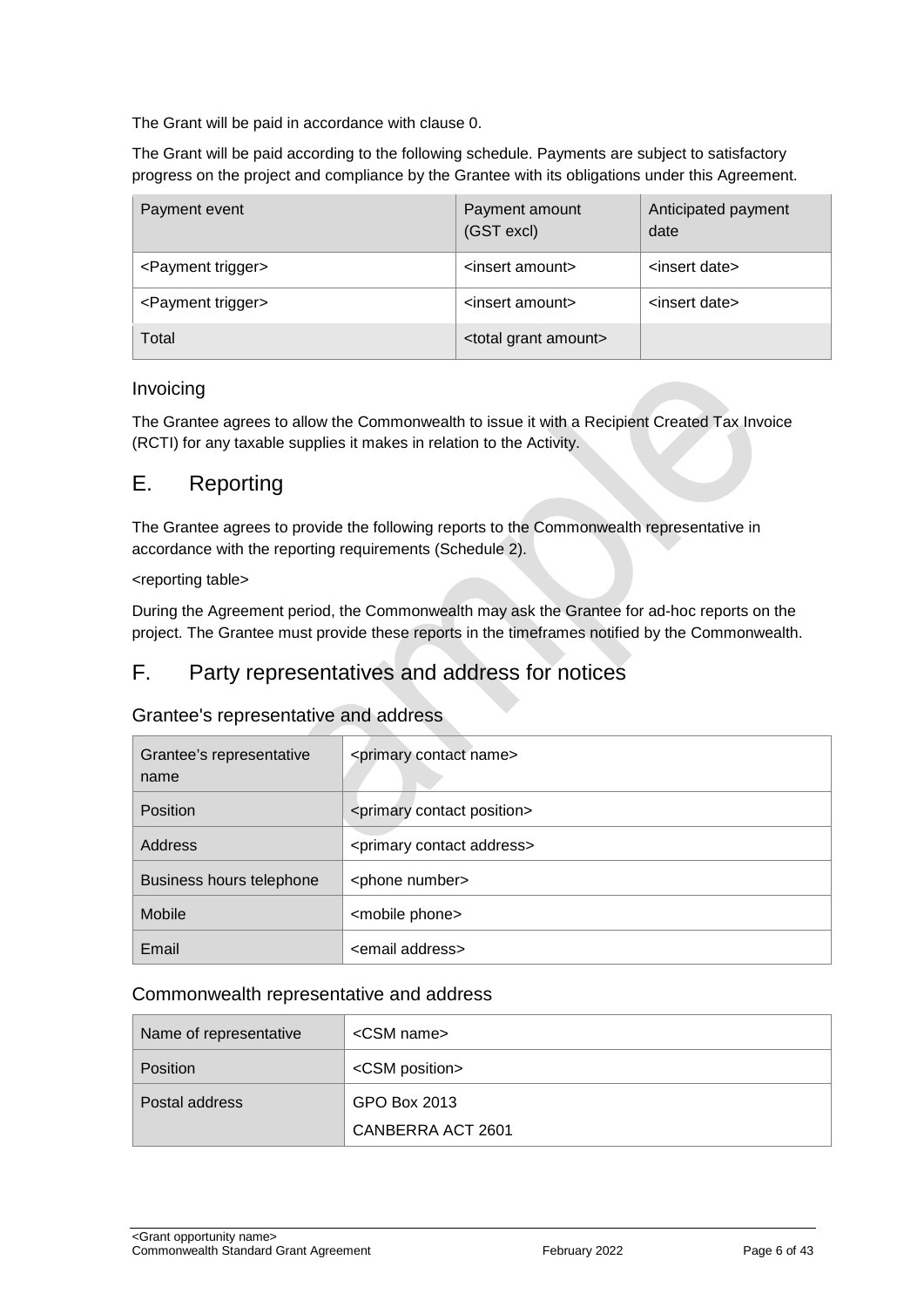| Physical address         | <csm address="" physical=""></csm>      |
|--------------------------|-----------------------------------------|
|                          | If blank                                |
|                          | 10 Binara Street                        |
|                          | CANBERRA ACT 2600                       |
| Business hours telephone | <csm phone=""></csm>                    |
| Email                    | <program address="" email=""></program> |

The Parties' representatives will be responsible for liaison and the day-to-day management of the Grant, as well as accepting and issuing any written notices in relation to the Grant.

## <span id="page-6-0"></span>G. Activity Material

Not applicable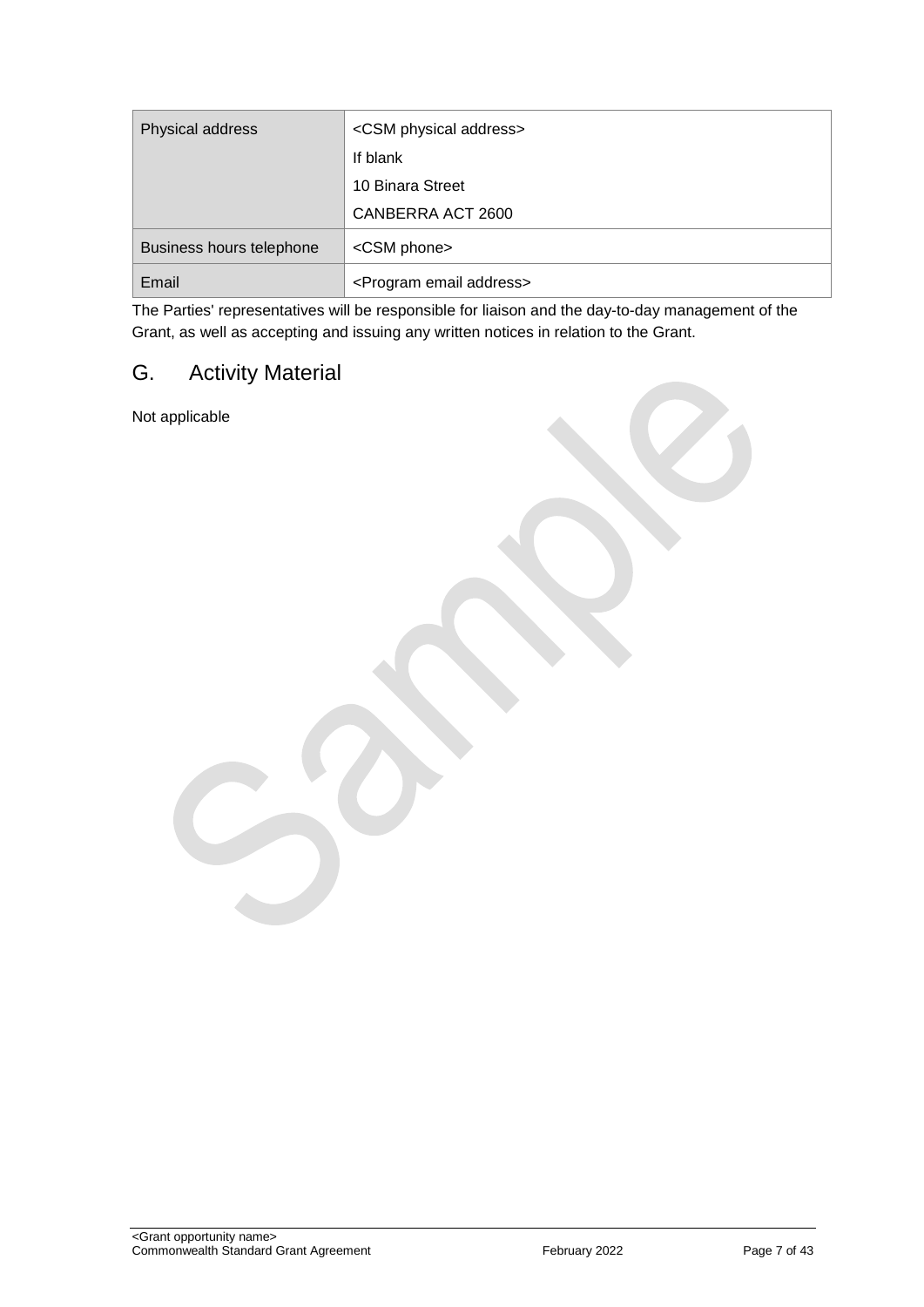## <span id="page-7-0"></span>**Supplementary Terms**

## ST1. Other Contributions

ST1.1 In this Agreement, Other Contributions means the financial or in-kind contributions other than the Grant set out in the following table:

| Contributor                                                                       | Nature of Contribution                                                                                    | Amount (GST<br>exclusive)                       | Timing                                                                                          |
|-----------------------------------------------------------------------------------|-----------------------------------------------------------------------------------------------------------|-------------------------------------------------|-------------------------------------------------------------------------------------------------|
| Grantee                                                                           | < insert description of contribution,<br>e.g., cash, access to equipment,<br>secondment of personnel etc> | \$ <insert amount=""></insert>                  | <project date="" end=""></project>                                                              |
| <name of="" third<br="">party providing<br/>the Other<br/>Contribution&gt;</name> | sinsert description of contribution,<br>e.g., cash, access to equipment,<br>secondment of personnel etc>  | \$ <insert amount=""></insert>                  | <insert date="" or<br="">Milestone to which<br/>the Other<br/>Contribution relates&gt;</insert> |
| Total                                                                             |                                                                                                           | \$ <total other<br="">contributions&gt;</total> |                                                                                                 |

ST1.2 The Grantee agrees to provide, or to ensure the provision of, the Other Contributions and to use them to undertake the Activity. If the Other Contributions are not provided in accordance with this clause, then the Commonwealth may:

- (a) suspend payment of the Grant until the Other Contributions are provided; or
- (b) terminate this Agreement in accordance with clause 19 of this Agreement.

#### <span id="page-7-1"></span>ST2. Activity Budget

ST2.1 In this Agreement, Appropriation means money drawn from the Consolidated Revenue Fund.

ST2.2 The Grantee agrees to use the Grant and any Other Contributions and undertake the Activity consistently with the Activity Budget in the following table:

#### <budget table>

Figures in the above table are GST inclusive amounts less GST credits that can be claimed in relation to the expenditure.

ST2.3 Subject to sufficient appropriation being available, the Grant will be paid up to the Annual Capped Amounts over the financial years specified in the following table.

#### **Annual Capped Amounts**

| Financial year                                     | Annual capped amount (GST excl)       |
|----------------------------------------------------|---------------------------------------|
| <lnsert financial="" year:="" yyyy-yy=""></lnsert> | \$ <amount></amount>                  |
| <lnsert financial="" year:="" yyyy-yy=""></lnsert> | \$ <amount></amount>                  |
| <lnsert financial="" year:="" yyyy-yy=""></lnsert> | \$ <amount></amount>                  |
| <lnsert financial="" year:="" yyyy-yy=""></lnsert> | \$ <amount></amount>                  |
| Total                                              | \$ <total amount="" grant=""></total> |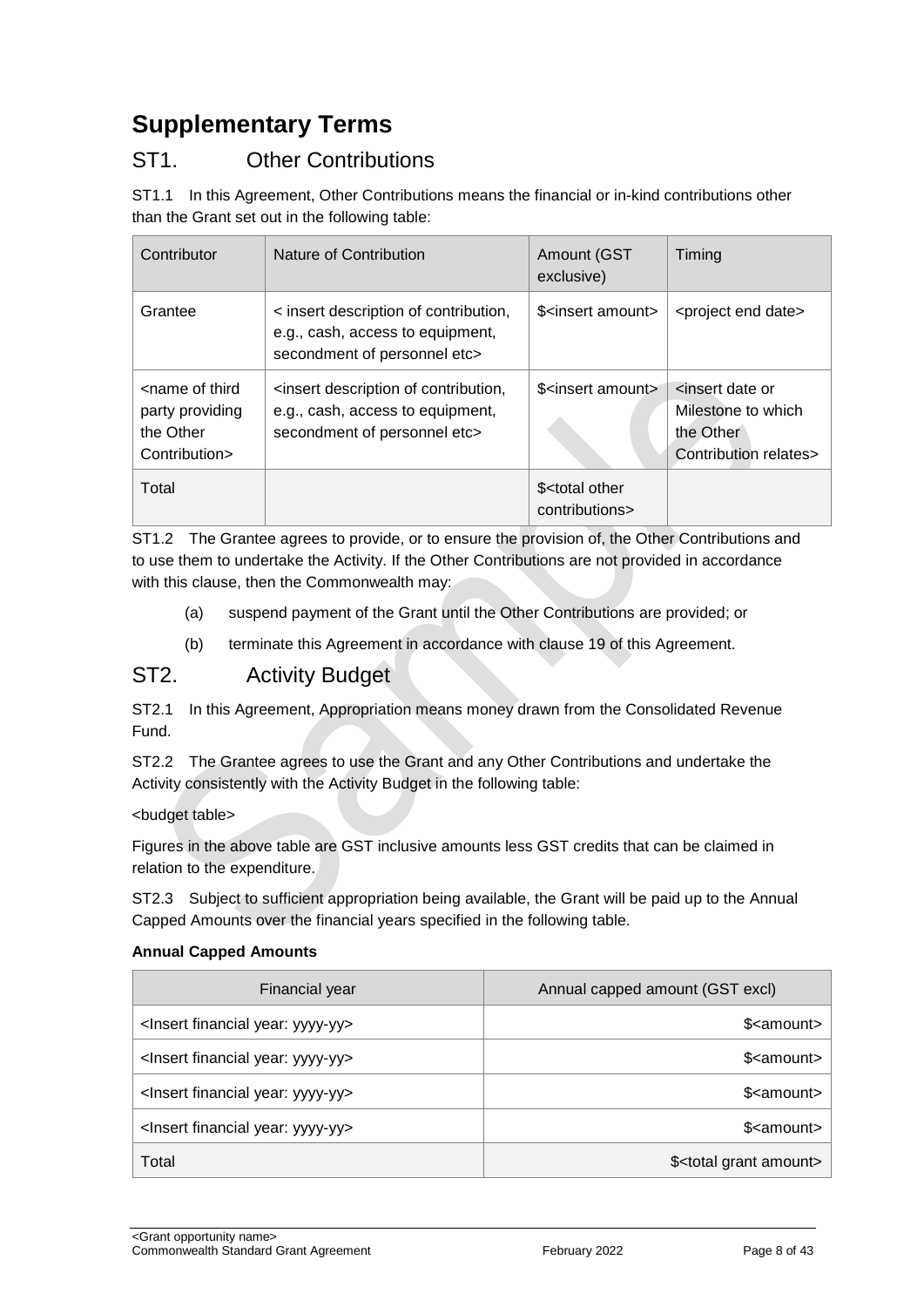ST2.4 The Commonwealth is not required to make a payment if it would result in the amount paid in a financial year exceeding the Annual Capped Amount for that financial year specified in the table under clause ST2.3.

ST2.5 In accordance with the Activity Budget under clause ST2.2, the Annual Capped Amounts may not be exceeded unless the Commonwealth specifically approves an increase of that amount under clause ST2.8.

ST2.6 Subject to this clause, the Grantee may reallocate expenditure in respect of categories of expenditure in the Activity Budget, provided it does not materially change the Activity, any Milestone(s) set out in this Agreement, or cause the Grantee to be in breach of any of its obligations under this Agreement.

ST2.7 The Grantee must give the Commonwealth:

- (a) at any time the Grantee wishes to request a variation to any one or more of the Annual Capped Amounts; or
- (b) if otherwise requested by the Commonwealth,

a revised Activity Budget in a form acceptable to the Commonwealth. The revised Activity Budget must clearly identify any proposed changes, including of any proposed changes to the Annual Capped Amounts, and explain the reasons for the proposed changes.

ST2.8 The Commonwealth may, at its discretion, approve or reject a revised Activity Budget provided under clause ST2.7 and/or any proposed changes to the Annual Capped Amounts. The Commonwealth's approval may be granted subject to conditions.

ST2.9 If a revised Activity Budget and any proposed changes to the Annual Capped Amounts are approved by the Commonwealth, then it will become the Activity Budget and, if relevant, the Annual Capped Amounts will be adjusted accordingly.

#### ST3. Intellectual property in Activity Material

Not applicable

## ST4. Access/monitoring/inspection

ST4.1 The Grantee agrees to give the Commonwealth, or any persons authorised in writing by the Commonwealth:

- (a) access to premises where the Activity is being performed and/or where Material relating to the Activity is kept within the time period specified in a Commonwealth notice; and
- (b) permission to inspect and take copies of any Material relevant to the Activity.

ST4.2 The Auditor-General and any Information Officer under the *Australian Information Commissioner Act 2010* (Cth) (including their delegates) are persons authorised for the purposes of clause ST4.1.

ST4.3 This clause ST4 does not detract from the statutory powers of the Auditor-General or an Information Officer (including their delegates).

#### ST5. Equipment and Assets

Not applicable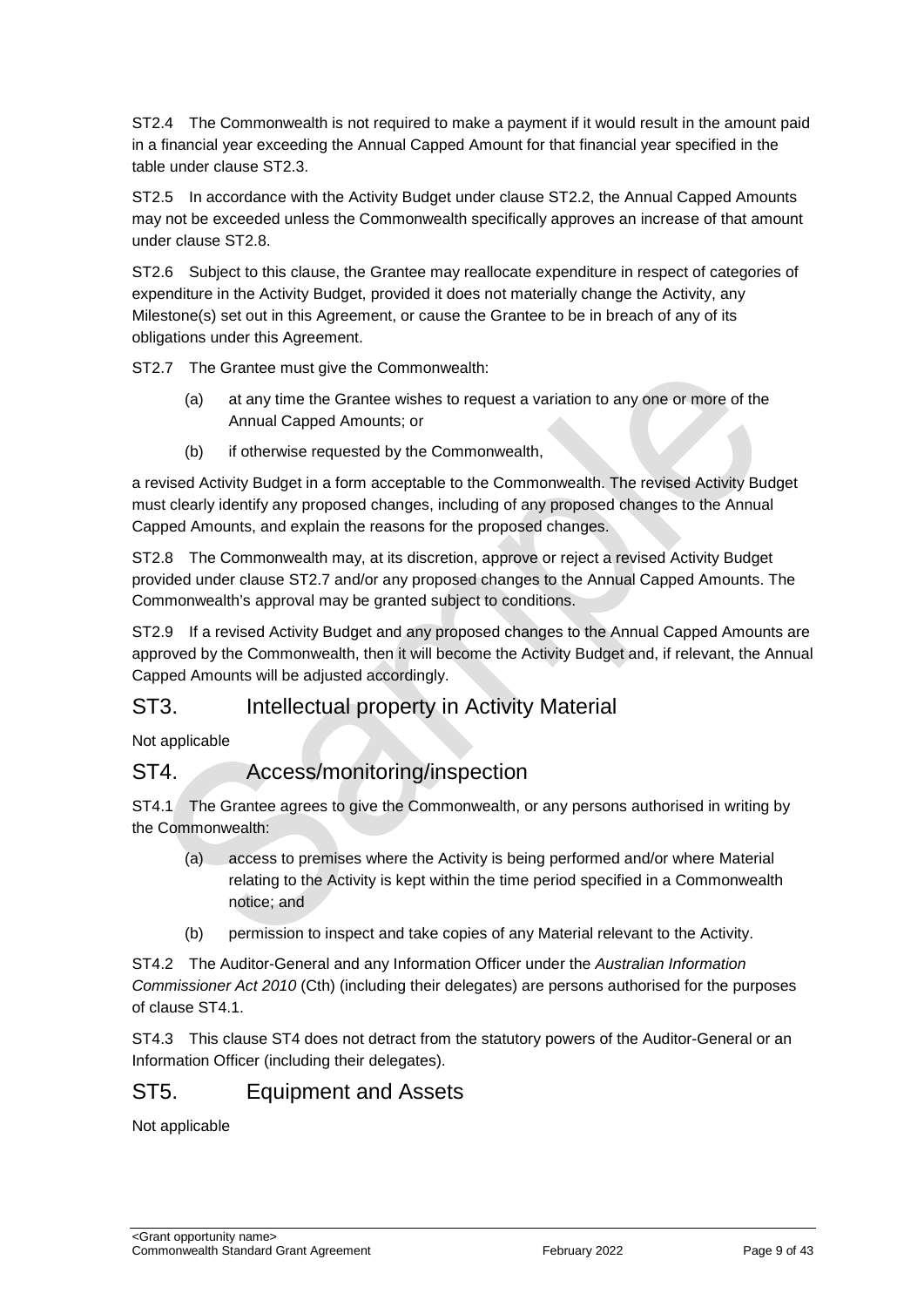## ST6. Specified Personnel

Not applicable

ST7. Relevant qualifications, licences, permits, approvals or skills

Not applicable

ST8. Vulnerable Persons

Not applicable

#### ST9. Child safety

Not applicable

ST10. Commonwealth Material, facilities and assistance

Not applicable

#### ST11. Jurisdiction

ST11.1 This Agreement is governed by the law of the Australian Capital Territory.

#### ST12. Grantee trustee of trust (if applicable)

ST12.1 In this Agreement, **Trust** means the trust specified in the Parties to the Agreement section of this Agreement.

ST12.2 The Grantee warrants that:

- (a) it is the sole trustee of the Trust; and
- (b) it has full and valid power and authority to enter into this Agreement and perform the obligations under it on behalf of the Trust; and
- (c) it has entered into this Agreement for the proper administration of the Trust; and
- (d) all necessary resolutions, consents, approvals and procedures have been obtained or duly satisfied to enter into this Agreement and perform the obligations under it; and
- (e) it has the right to be indemnified out of the assets of the Trust for all liabilities incurred by it under this Agreement.

## ST13. Fraud

ST13.1 In this Agreement, Fraud means dishonestly obtaining a benefit, or causing a loss, by deception or other means, and includes alleged, attempted, suspected or detected fraud.

ST13.2 The Grantee must ensure its personnel and subcontractors do not engage in any Fraud in relation to the Activity.

ST13.3 If the Grantee becomes aware of:

- (a) any Fraud in relation to the performance of the Activity; or
- (b) any other Fraud that has had or may have an effect on the performance of the Activity;

then it must within 5 business days report the matter to the Commonwealth and all appropriate law enforcement and regulatory agencies.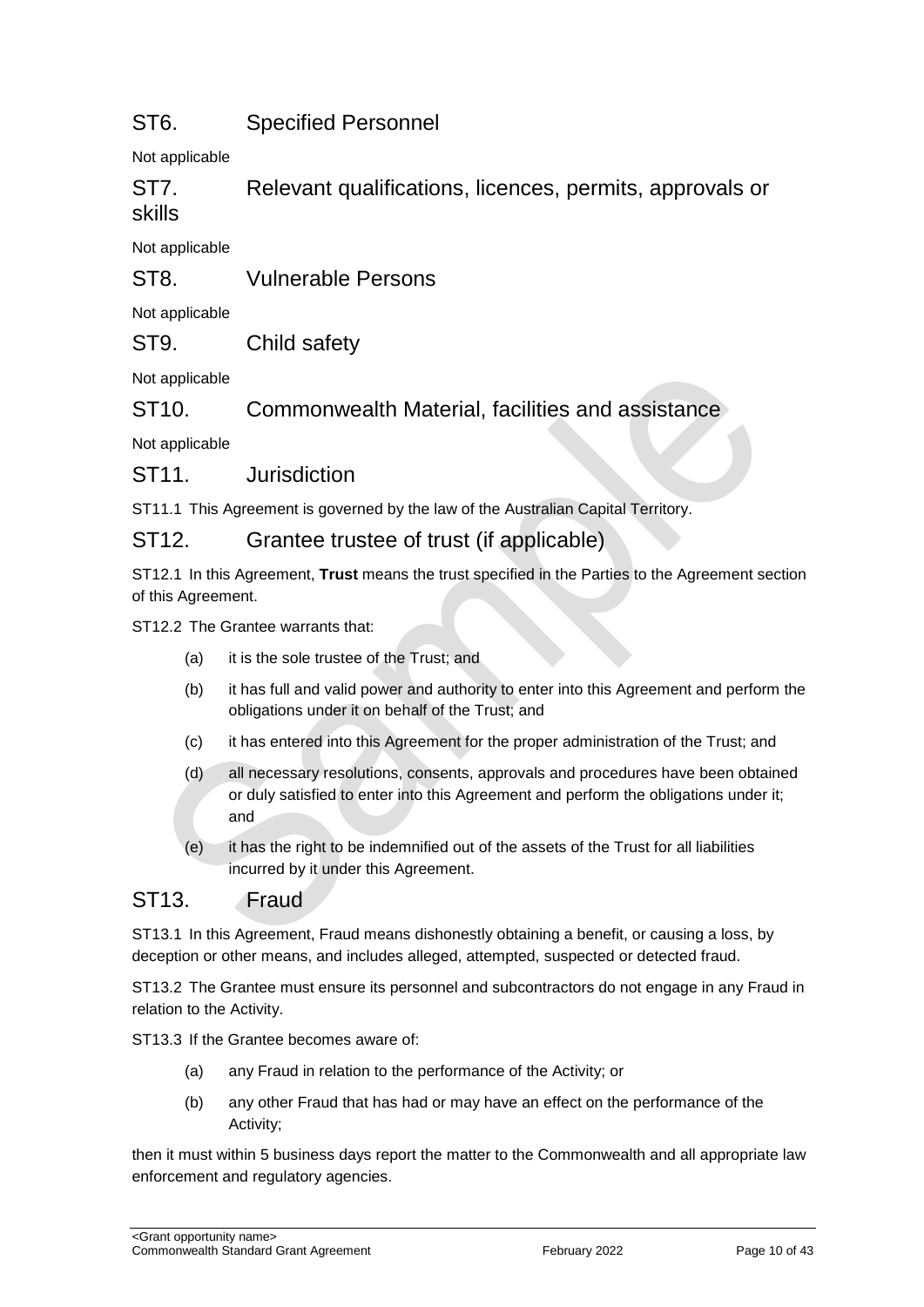ST13.4 The Grantee must, at its own cost, investigate any Fraud referred to in clause ST13.3 in accordance with the Australian Government Investigations Standards available at [www.ag.gov.au.](http://www.ag.gov.au/)

ST13.5 The Commonwealth may, at its discretion, investigate any Fraud in relation to the Activity. The Grantee agrees to co-operate and provide all reasonable assistance at its own cost with any such investigation.

ST13.6 This clause survives the termination or expiry of the Agreement.

## ST14. Prohibited dealings

#### ST14.1 In this Agreement

| Organisation                                                                  | <b>Listed Terrorist</b> means an organisation listed as a terrorist organisation pursuant to Division<br>102 of the Criminal Code Act 1995 (Cth). This list is available at:<br>https://www.nationalsecurity.gov.au/what-australia-is-doing/terrorist-<br>organisations/listed-terrorist-organisations                                |
|-------------------------------------------------------------------------------|---------------------------------------------------------------------------------------------------------------------------------------------------------------------------------------------------------------------------------------------------------------------------------------------------------------------------------------|
| <b>Consolidated</b><br>List                                                   | means the list of all individuals and entities subject to targeted financial<br>sanctions pursuant to the Charter of the United Nations Act 1945 (Cth) and<br>the Autonomous Sanctions Act 2011 (Cth). This list is available at:<br>https://dfat.gov.au/international-<br>relations/security/sanctions/Pages/consolidated-list.aspx; |
| <b>World Bank</b><br>Listing of<br><b>Ineligible Firms</b><br>and Individuals | means the list of firms and individuals ineligible to be awarded a World<br>Bank-financed contract. This list is available at:<br>https://www.worldbank.org/en/projects-operations/procurement/debarred-<br>firms                                                                                                                     |

ST14.2 The Grantee agrees to take all reasonable steps to ensure that all individuals or entities involved in carrying out the Activity, including the Grantee itself and its officers, employees, contractors and agents:

- (a) are not directly or indirectly engaged in preparing, planning, assisting in or the doing of a terrorist act;
- (b) are not, and do not become a Listed Terrorist Organisation;
- (c) are not, and do not become listed on the Consolidated List;
- (d) are not, and to do not become listed on the World Bank Listing of Ineligible Firms and Individuals;
- (e) are not owned or controlled by any individual or entity mentioned in the lists referred to in ST14.2 (b) to (d); and
- (f) do not provide direct or indirect support, resources or assets (including any Commonwealth funding) to any individual or entity associated with terrorism or mentioned in the lists referred to in ST14.2 (b) to (d).

ST14.3 The Grantee agrees to inform the Commonwealth immediately if the Grantee discovers that the Grantee itself or any of its officers, employees, contractors or agents or any other individual or entity involved in carrying out the Activity may have contravened this clause ST14.

## ST15. Anti-corruption

ST15.1 In this Agreement: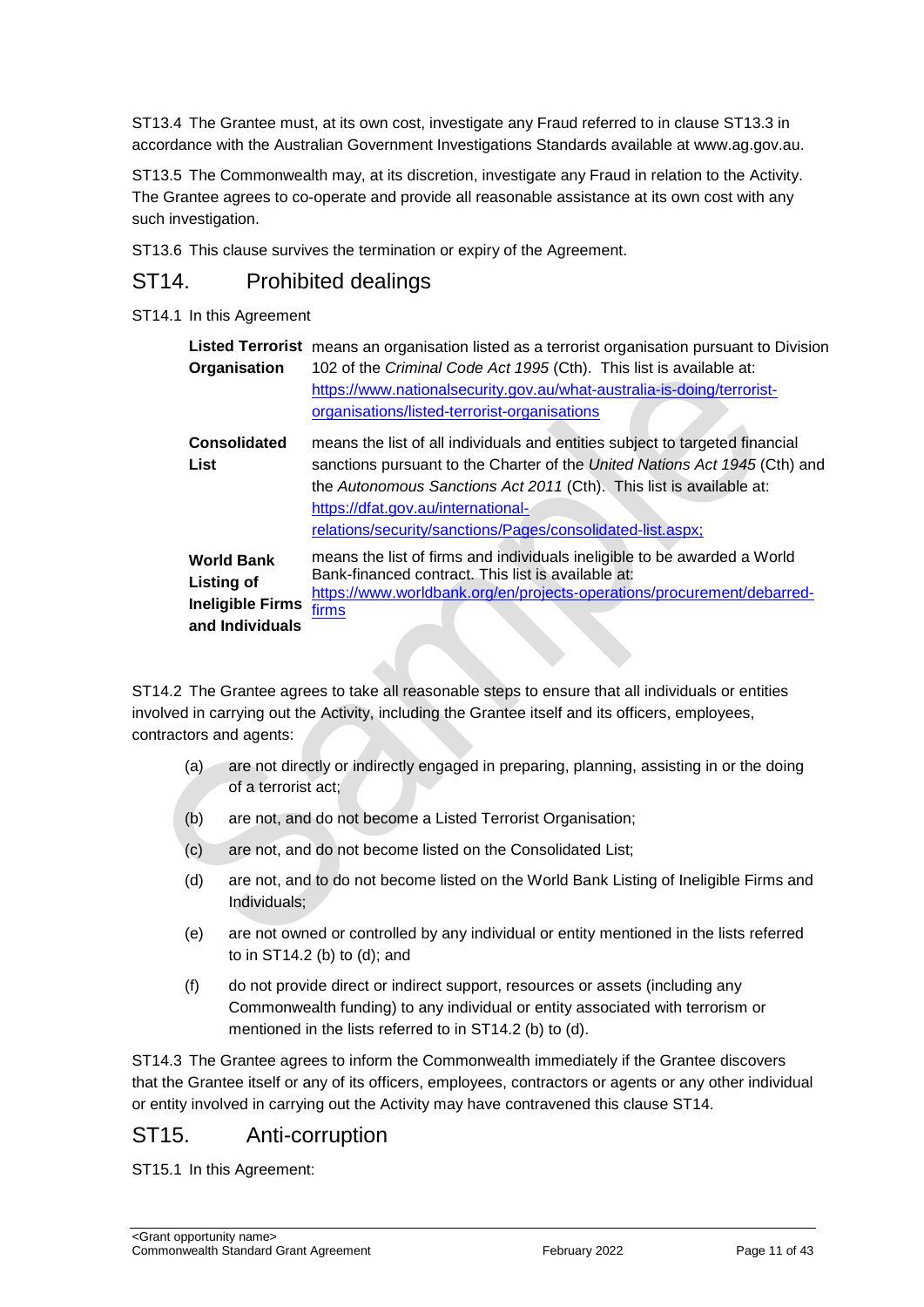**Illegal or Corrupt Practice** means directly or indirectly:

- (a) making or causing to be made, any offer, gift, payment, consideration or benefit of any kind to any party, or
- (b) receiving or seeking to receive, any offer, gift, payment, consideration or benefit of any kind from any party, as an inducement or reward in relation to the performance of the Activity, which would or could be construed as an illegal or corrupt practice;

ST15.2 The Grantee warrants that the Grantee, its officers, employees, contractors, agents and any other individual or entity involved in carrying out the Activity have not, engaged in an Illegal or Corrupt Practice.

ST15.3 The Grantee agrees not to, and to take all reasonable steps to ensure that its officers, employees, contractors, agents and any other individual or entity involved in carrying out the Activity do not:

- (a) engage in an Illegal or Corrupt Practice; or
- (b) engage in any practice that could constitute the offence of bribing a foreign public official contained in section 70.2 of the Criminal Code Act 1995 (Cth).

ST15.4 The Grantee agrees to inform the Commonwealth within five business days if the Grantee becomes aware of any activity as described in ST15.3 in relation to the performance of the Activity.

#### ST16. Step-in rights

Not applicable

#### ST17. Grant administrator

Not applicable

#### ST18. Management Adviser

Not applicable

#### ST19. Indemnities

ST19.1 The Grantee indemnifies the Commonwealth, its officers, employees and contractors against any claim, loss or damage arising in connection with the Activity.

ST19.2 The Grantee's obligation to indemnify the Commonwealth will reduce proportionally to the extent any act or omission involving fault on the part of the Commonwealth contributed to the claim, loss or damage.

#### ST20. Compliance with Legislation and policies

ST20.1 In this Agreement:

**Legislation** means a provision of a statute or subordinate legislation of the Commonwealth, or of a State, Territory or local authority.

ST20.2 The Grantee agrees to comply with all Legislation applicable to its performance of this Agreement.

ST20.3 The Grantee agrees, in carrying out its obligations under this Agreement, to comply with any of the Commonwealth's policies as notified, referred or made available by the Commonwealth to the Grantee (including by reference to an internet site).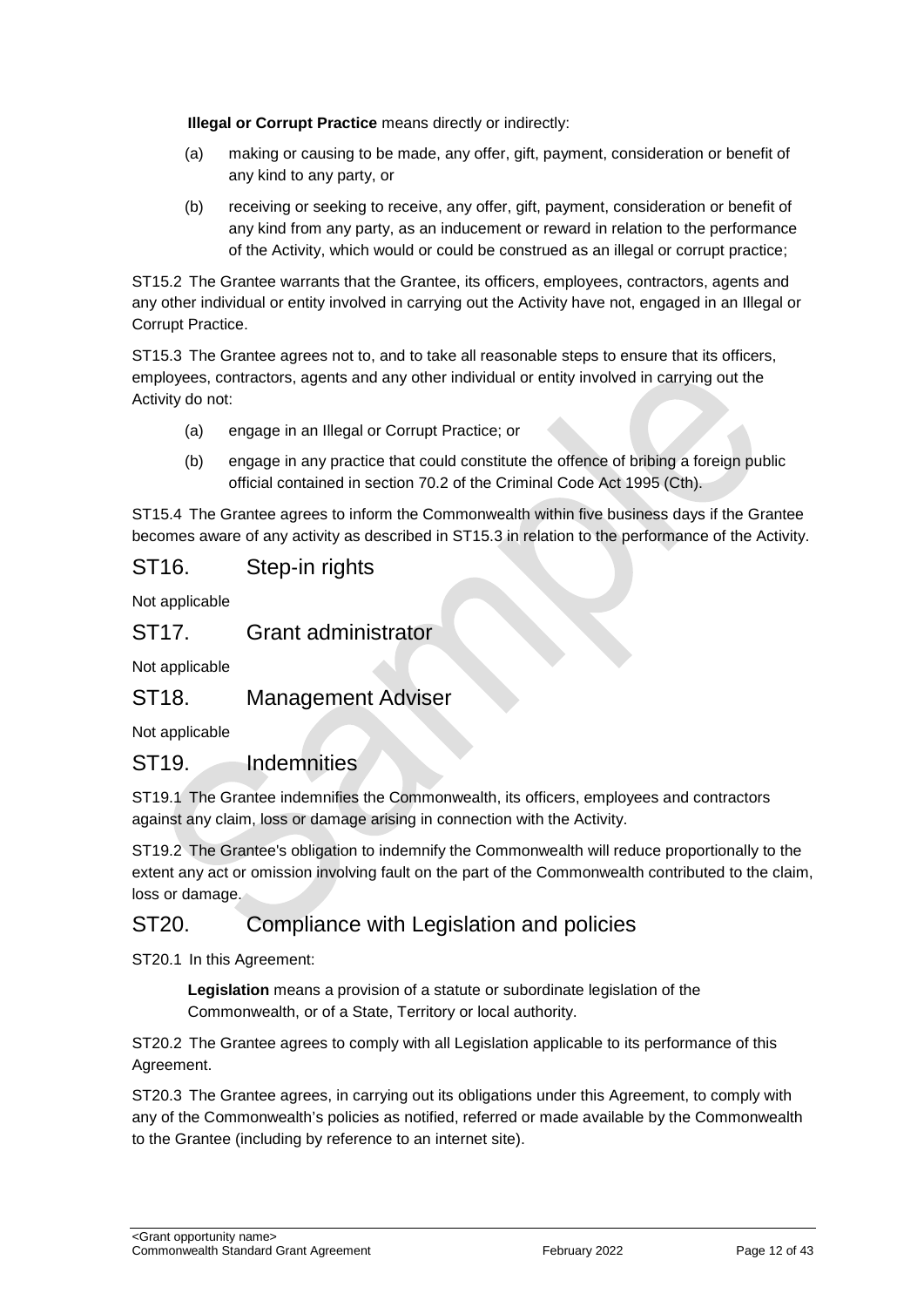ST20.4 In carrying out the Activity, the Grantee must comply with the following applicable policies/laws:

(a) All State, Territory or Commonwealth law relating to the employment or engagement of people who work or volunteer with children in relation to the Activity including mandatory reporting and working with children checks however described and, if requested, provide the Commonwealth, at the Grantee's cost, with an annual statement of compliance with these requirements in such form as may be specified by the **Commonwealth** 

(b) Research projects funded by the grant must conform to the principles outlined in the following:

- *[Australian Code for the Responsible Conduct of Research 2018](https://www.nhmrc.gov.au/about-us/publications/australian-code-responsible-conduct-research-2018)*
- environmental protection
- management of wildlife and listed threatened species
- agricultural and veterinary chemicals use, including the AgVet Codes
- biosecurity, to prevent the spread of weeds, pests and diseases
- animal care and protection, including the ethical treatment of and prevention of cruelty to animals

## ST21. Work health and safety

ST21.1 The Grantee agrees to ensure that it complies at all times with all applicable work health and safety legislative and regulatory requirements and any additional work health and safety requirements set out in the Grant Details.

ST21.2 If requested by the Commonwealth, the Grantee agrees to provide copies of its work health and safety management plans and processes and such other details of the arrangements it has in place to meet the requirements referred to in clause ST21.1.

ST21.3 When using the Commonwealth's premises or facilities, the Grantee agrees to comply with all reasonable directions and procedures relating to work health and safety and security in effect at those premises or facilities, as notified by the Commonwealth or as might reasonably be inferred from the use to which the premises or facilities are being put.

#### ST22. Transition

Not applicable

#### ST23. Corporate Governance

ST23.1 In this Agreement:

**Constitution** means (depending on the context):

- (a) a company's, body corporate's or incorporated association's constitution, or equivalent documents, which (where relevant) includes rules and any amendments that are part of the constitution;
- (b) in relation to any other kind of body:
	- (i) the body's charter or memorandum; or
	- (ii) any instrument or law constituting or defining the constitution of the body or governing the activities of the body or its members.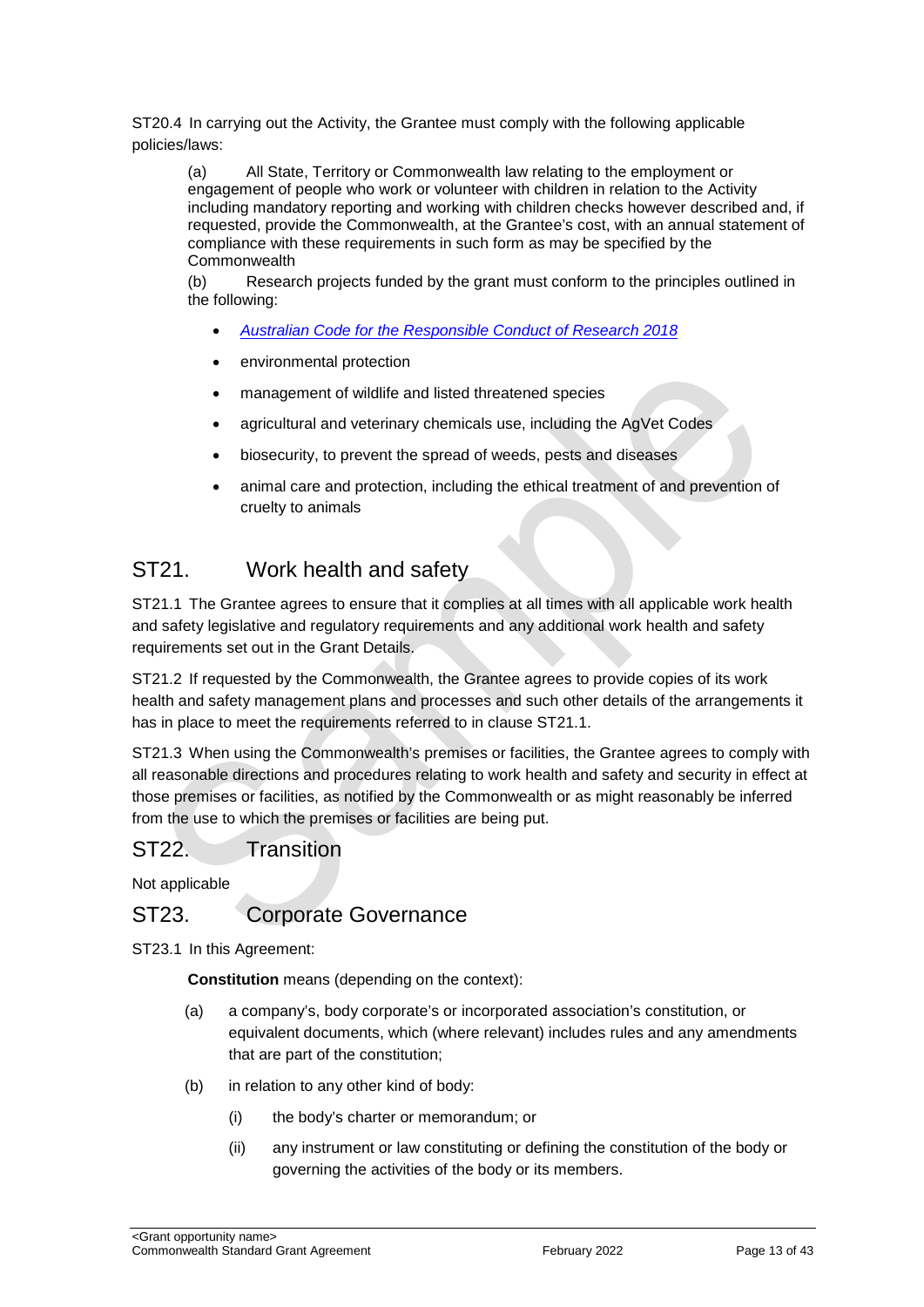ST23.2 The Grantee warrants that nothing in its constitution conflicts with its obligations under this Agreement.

ST23.3 The Grantee agrees to provide a copy of its constitution to the Commonwealth upon request and inform the Commonwealth whenever there is a change in the Grantee's constitution, structure or management.

### ST24. Counterparts

ST24.1 This Agreement may be executed in any number of counterparts. All counterparts, taken together, constitute one instrument. A Party may execute this Agreement by signing any counterpart.

#### ST25. Secret and Sacred Indigenous Material

Not applicable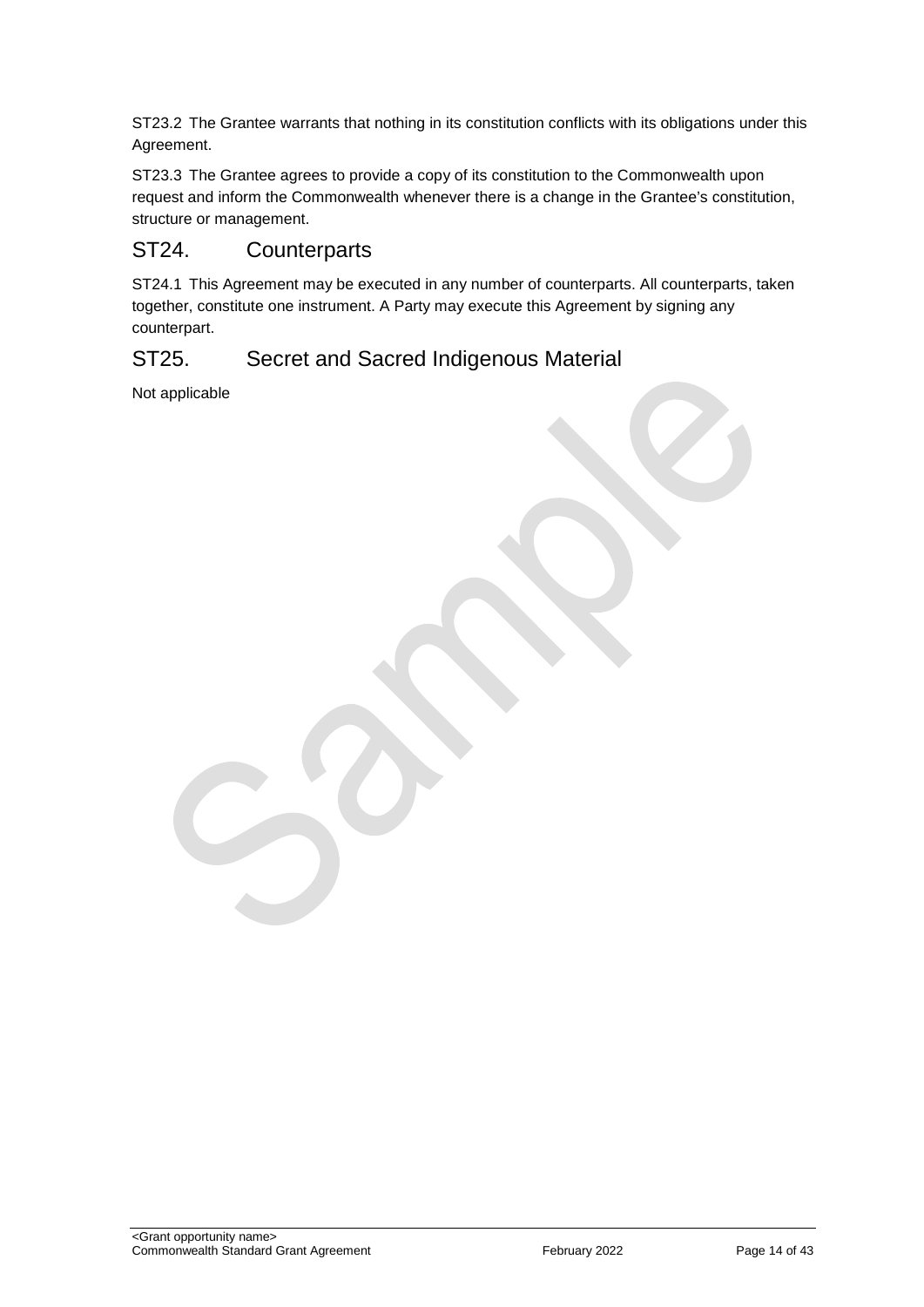## <span id="page-14-0"></span>**Schedule 1: Commonwealth Standard Grant Conditions**

## 1. Undertaking the Activity

1.1 The Grantee agrees to undertake the Activity for the purpose of the Grant in accordance with this Agreement.

1.2 The Grantee is fully responsible for the Activity and for ensuring the performance of all its obligations under this Agreement in accordance with all relevant laws. The Grantee will not be relieved of that responsibility because of:

- (a) the grant or withholding of any approval or the exercise or non‐exercise of any right by the Commonwealth; or
- (b) any payment to, or withholding of any payment from, the Grantee under this Agreement.

### 2. Payment of the Grant

2.1 The Commonwealth agrees to pay the Grant to the Grantee in accordance with the Grant Details.

2.2 Notwithstanding any other provision of this Agreement, the Commonwealth may by notice withhold payment of any amount of the Grant and/or take any other action specified in the Supplementary Terms if it reasonably believes that:

- (a) the Grantee has not complied with this Agreement;
- (b) the Grantee is unlikely to be able to perform the Activity or manage the Grant in accordance with this Agreement; or
- (c) there is a serious concern relating to this Agreement that requires investigation.

2.3 A notice under clause 2.2 will contain the reasons any action taken under clause 2.2 and, where relevant, the steps the Grantee can take to address those reasons.

2.4 The Commonwealth will only be obliged to pay the withheld amount once the Grantee has addressed the reasons contained in a notice under clause 2.2 to the Commonwealth's reasonable satisfaction.

#### 3. Acknowledgements

3.1 The Grantee agrees not to make any public announcement, including by social media, in connection with the awarding of the Grant without the Commonwealth's prior written approval.

3.2 The Grantee agrees to acknowledge the Commonwealth's support in all Material, publications and promotional and advertising materials published in connection with this Agreement. The Commonwealth may notify the Grantee of the form of acknowledgement that the Grantee is to use.

#### 4. Notices

4.1 Each Party agrees to promptly notify the other Party of anything reasonably likely to adversely affect the undertaking of the Activity, management of the Grant or its performance of any of its other requirements under this Agreement.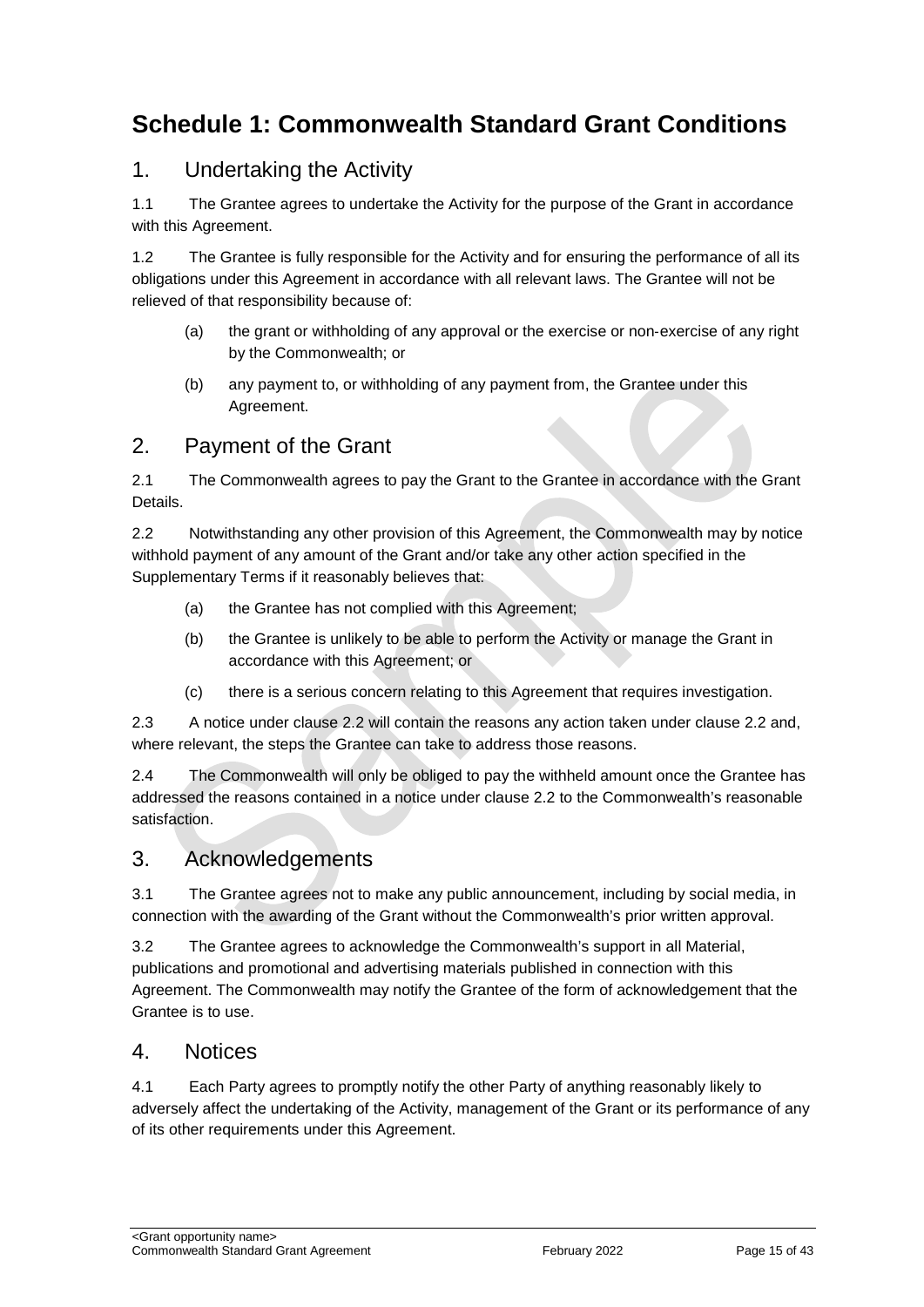4.2 A notice given by a Party under this Agreement must be in writing and addressed to the other Party's representative as set out in the Grant Details or as most recently updated by notice given in accordance with this clause.

## 5. Relationship between the Parties

5.1 A Party is not by virtue of this Agreement the employee, agent or partner of the other Party and is not authorised to bind or represent the other Party.

### 6. Subcontracting

6.1 The Grantee is responsible for the performance of its obligations under this Agreement, including in relation to any tasks undertaken by subcontractors.

6.2 The Grantee agrees to make available to the Commonwealth the details of any of its subcontractors engaged to perform any tasks in relation to this Agreement upon request.

#### 7. Conflict of interest

7.1 Other than those which have already been disclosed to the Commonwealth, the Grantee warrants that, to the best of its knowledge, at the date of this Agreement, neither it nor its officers have any actual, perceived or potential conflicts of interest in relation to the Activity.

7.2 If during the term of the Agreement, any actual, perceived or potential conflict arises or there is any material change to a previously disclosed conflict of interest, the Grantee agrees to:

- (a) notify the Commonwealth promptly and make full disclosure of all relevant information relating to the conflict; and
- (b) take any steps the Commonwealth reasonably requires to resolve or otherwise deal with that conflict.

#### 8. Variation, assignment and waiver

8.1 This Agreement may be varied in writing only, signed by both Parties.

8.2 The Grantee cannot assign its obligations, and agrees not to assign its rights, under this Agreement without the Commonwealth's prior approval.

8.3 The Grantee agrees not to enter into negotiations with any other person for the purposes of entering into an arrangement that will require novation of, or involve any assignment of rights under, this Agreement without first consulting the Commonwealth.

8.4 A waiver by a Party of any of its rights under this Agreement is only effective if it is in a signed written notice to the other Party and then only to the extent specified in that notice.

## 9. Taxes, duties and government charges

9.1 The Grantee agrees to pay all taxes, duties and government charges imposed or levied in Australia or overseas in connection with the performance of this Agreement, except as provided by this Agreement.

9.2 If Goods and Services Tax (GST) is payable by a supplier on any supply made under this Agreement, the recipient of the supply will pay to the supplier an amount equal to the GST payable on the supply, in addition to and at the same time that the consideration for the supply is to be provided under this Agreement.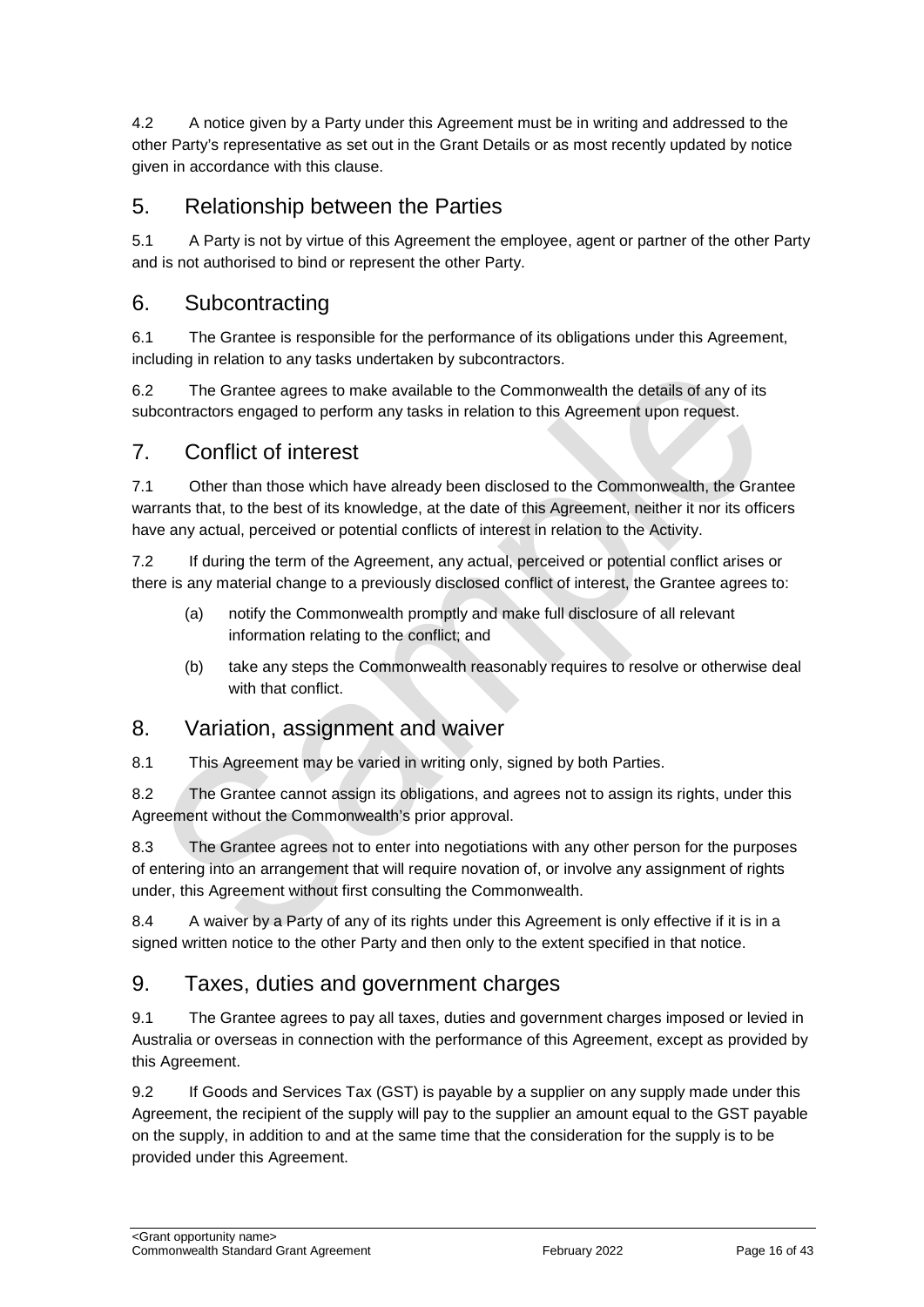- 9.3 The Parties acknowledge and agree that they each:
	- (a) are registered for GST purposes;
	- (b) have quoted their Australian Business Number to the other; and
	- (c) must notify the other of any changes to the matters covered by this clause.

9.4 The Grantee agrees that the Commonwealth will issue it with a recipient created tax invoice for any taxable supply it makes under this Agreement.

- 9.5 The Grantee agrees not to issue tax invoices in respect of any taxable supplies.
- 9.6 If the Grantee is not, or not required to be, registered for GST, then:
	- (a) clauses 9.3(a), 9.4 and 9.5 do not apply; and
	- (b) the Grantee agrees to notify the Commonwealth in writing within 7 days of becoming registered for GST if during the term of the Agreement it becomes, or is required to become, registered for GST.

#### 10. Spending the Grant

10.1 The Grantee agrees to spend the Grant for the purpose of performing the Activity and otherwise in accordance with this Agreement.

10.2 Within 90 days after the Activity Completion Date, the Grantee agrees to provide the Commonwealth with an independently audited financial acquittal report verifying that the Grant has been spent in accordance with this Agreement.

10.3 The reports under clause 10.2 must be audited by:

- (a) a Registered Company Auditor registered under the *Corporations Act 2001* (Cth); or
- (b) a certified Practising Accountant; or
- (c) a member of the Institute of Public Accountants; or
- (d) a member of Chartered Accountants Australia and New Zealand;

who is not a principal member, shareholder, officer or employee of the Grantee or a related body corporate.

#### 11. Repayment

- 11.1 If any amount of the Grant:
	- (a) has been spent other than in accordance with this Agreement; or
	- (b) is additional to the requirements of the Activity

then the Commonwealth may, by written notice:

- (c) require the Grantee to repay that amount to the Commonwealth;
- (d) require the Grantee to deal with that amount as directed by the Commonwealth; or
- (e) deduct the amount from subsequent payments of the Grant or amounts payable under another agreement between the Grantee and the Commonwealth.

11.2 If the Commonwealth issues a notice under this Agreement requiring the Grantee to repay a Grant amount:

(a) the Grantee must do so within the time period specified in the notice;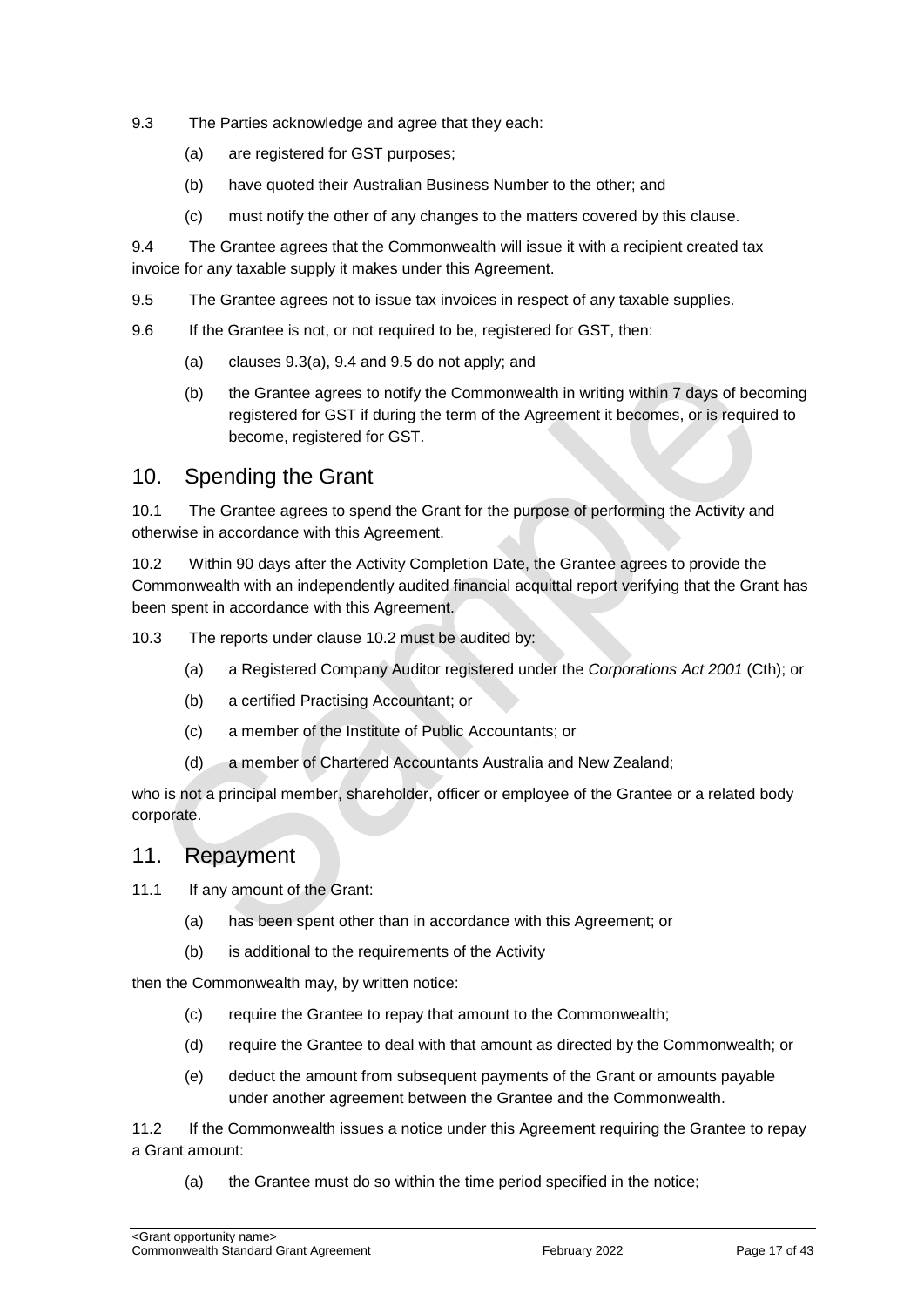- (b) the Grantee must pay interest on any part of the amount that is outstanding at the end of the time period specified in the notice until the outstanding amount is repaid in full; and
- (c) the Commonwealth may recover the amount and any interest under this Agreement as a debt due to the Commonwealth without further proof of the debt being required.

#### 12. Record keeping

- 12.1 The Grantee agrees to keep financial accounts and other records that:
	- (a) detail and document the conduct and management of the Activity;
	- (b) identify the receipt and expenditure of the Grant and any Other Contributions separately within the Grantee's accounts and records so that at all times the Grant is identifiable;
	- (c) enable all receipts and payments related to the Activity to be identified and reported.

12.2 The Grantee agrees to keep the records for five years after the Activity Completion Date or such other time specified in the Grant Details and provide copies of the records to the Commonwealth upon request.

#### 13. Reporting and liaison

13.1 The Grantee agrees to provide the Reporting Material specified in the Grant Details to the Commonwealth.

13.2 In addition to the obligations in clause 13.1, the Grantee agrees to:

- (a) liaise with and provide information to the Commonwealth as reasonably required by the Commonwealth; and
- (b) comply with the Commonwealth's reasonable requests, directions, or monitoring requirements,

in relation to the Activity.

13.3 If the Commonwealth acting reasonably has concerns regarding the performance of the Activity or the management of the Grant, the Commonwealth may by written notice require the Grantee to provide one or more additional reports, containing the information and by the date(s) specified in the notice.

13.4 The Grantee acknowledges that the giving of false or misleading information to the Commonwealth is a serious offence under the *Criminal Code Act 1995* (Cth).

#### 14. Privacy

- 14.1 When dealing with Personal Information in carrying out the Activity, the Grantee agrees:
	- (a) to comply with the requirements of the *Privacy Act 1988* (Cth);
	- (b) not to do anything which, if done by the Commonwealth, would be a breach of an Australian Privacy Principle;
	- (c) to ensure that any of the Grantee's subcontractors or personnel who deal with Personal Information for the purposes of this Agreement are aware of the requirements of the *Privacy Act 1988* (Cth) and the Grantee's obligations under this clause;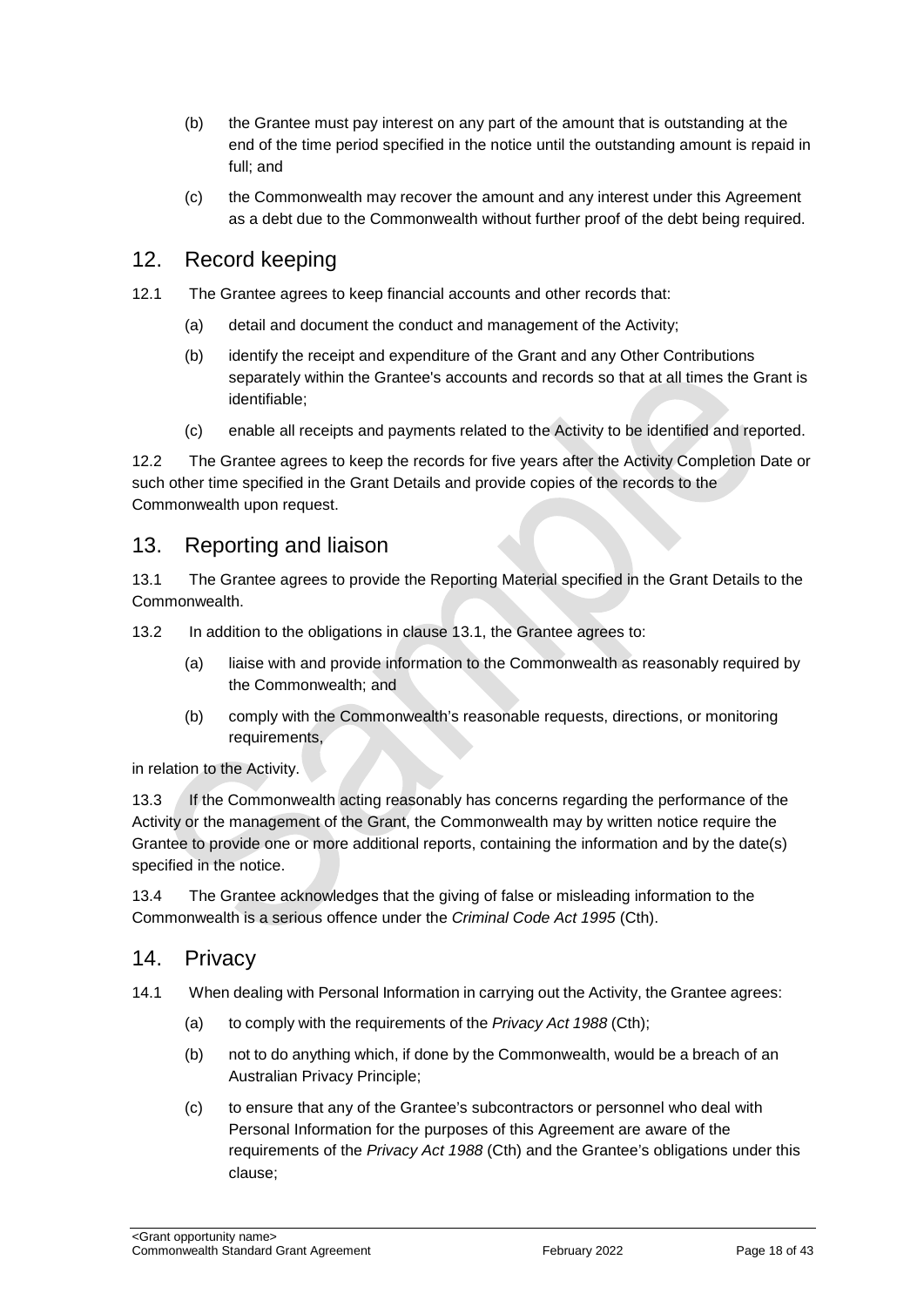(d) to immediately notify the Commonwealth if the Grantee becomes aware of an actual or possible breach of this clause by the Grantee or any of the Grantee's subcontractors or personnel.

14.2 In carrying out the Activity, the Grantee agrees not to send any Personal Information outside of Australia without the Commonwealth's prior written approval. The Commonwealth may impose any conditions it considers appropriate when giving its approval.

## 15. Confidentiality

15.1 The Parties agree not to disclose each other's confidential information without the other Party's prior written consent unless required or authorised by law or Parliament to disclose.

15.2 The Commonwealth may disclose the Grantee's confidential information where;

- (a) the Commonwealth is providing information about the Activity or Grant in accordance with Commonwealth accountability and reporting requirements;
- (b) the Commonwealth is disclosing the information to a Minister of the Australian Government, a House or Committee of the Commonwealth Parliament; or
- (c) the Commonwealth is disclosing the information to its personnel or another Commonwealth agency where this serves the Commonwealth's legitimate interests.

#### 16. Insurance

16.1 The Grantee agrees to maintain adequate insurance for as long as any obligations remain in connection with this Agreement and provide proof of insurance to the Commonwealth upon request.

16.2 The Grantee agrees to provide proof of insurance to the Commonwealth upon request and within the time specified in the request.

#### 17. Intellectual property

17.1 Subject to clause 17.2, the Grantee owns the Intellectual Property Rights in Activity Material and Reporting Material.

17.2 This Agreement does not affect the ownership of Intellectual Property Rights in Existing **Material** 

17.3 The Grantee provides the Commonwealth a permanent, non-exclusive, irrevocable, royalty‐free licence to use, modify, communicate, reproduce, publish, adapt and sub-license the Reporting Material for Commonwealth Purposes.

17.4 The licence in clause 17.3 does not apply to Activity Material.

#### 18. Dispute resolution

18.1 The Parties agree not to initiate legal proceedings in relation to a dispute arising under this Agreement unless they have first tried and failed to resolve the dispute by negotiation.

18.2 Unless clause 18.3 applies, the Parties agree to continue to perform their respective obligations under this Agreement when a dispute exists.

18.3 The Parties may agree to suspend performance of the Agreement pending resolution of the dispute.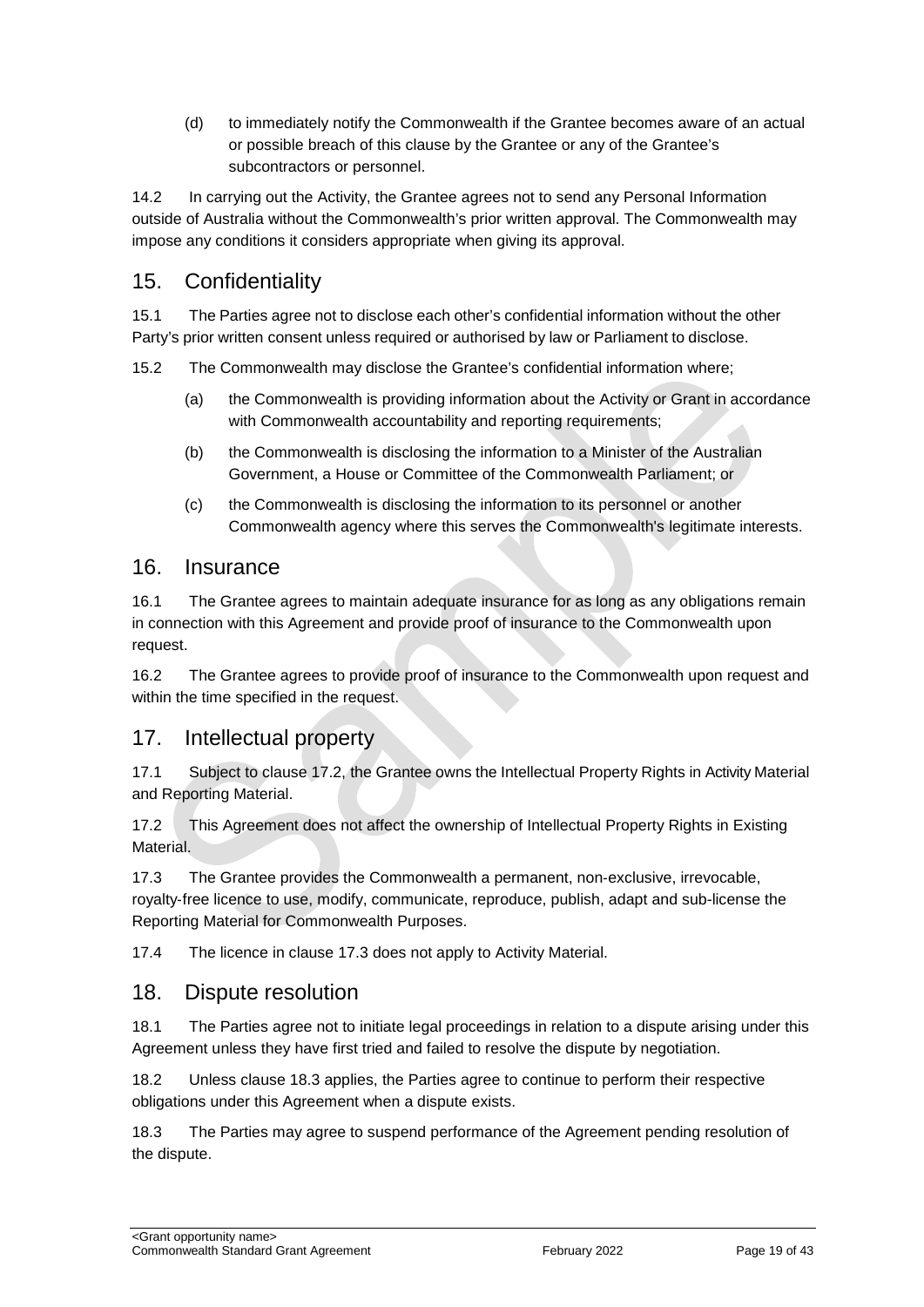18.4 Failing settlement by negotiation in accordance with clause 18.1, the Parties may agree to refer the dispute to an independent third person with power to intervene and direct some form of resolution, in which case the Parties will be bound by that resolution. If the Parties do not agree to refer the dispute to an independent third person, either Party may initiate legal proceedings.

18.5 Each Party will bear their own costs in complying with this clause 18, and the Parties will share equally the cost of any third person engaged under clause 18.4.

18.6 The procedure for dispute resolution under this clause does not apply to any action relating to termination, cancellation or urgent interlocutory relief.

#### 19. Reduction, Suspension and Termination

#### **19.1 Reduction in scope of agreement for fault**

19.1.1 If the Grantee does not comply with an obligation under this Agreement and the Commonwealth believes that the non‐compliance is incapable of remedy, or if the Grantee has failed to comply with a notice to remedy, the Commonwealth may by written notice reduce the scope of the Agreement.

19.1.2 The Grantee agrees, on receipt of the notice of reduction, to:

- (a) stop or reduce the performance of the Grantee's obligations as specified in the notice;
- (b) take all available steps to minimise loss resulting from the reduction;
- (c) continue performing any part of the Activity or the Agreement not affected by the notice if requested to do so by the Commonwealth;
- (d) report on, and return any part of the Grant to the Commonwealth, or otherwise deal with the Grant, as directed by the Commonwealth.

19.1.3 In the event of reduction under clause 19.1.1, the amount of the Grant will be reduced in proportion to the reduction in the scope of the Agreement.

#### **19.2 Suspension**

- $19.21$  If:
	- (a) the Grantee does not comply with an obligation under this Agreement and the Commonwealth believes that the non‐compliance is capable of remedy;
	- (b) the Commonwealth reasonably believes that the Grantee is unlikely to be able to perform the Activity or manage the Grant in accordance with this Agreement; or
	- (c) the Commonwealth reasonably believes that there is a serious concern relating to this Agreement that requires investigation;

the Commonwealth may by written notice:

- (d) immediately suspend the Grantee from further performance of the Agreement (including expenditure of the Grant); and/or
- (e) require that the non‐compliance or inability be remedied, or the investigation be completed, within the time specified in the notice.
- 19.2.2 If the Grantee:
	- (a) remedies the non‐compliance or inability specified in the notice to the Commonwealth's reasonable satisfaction, or the Commonwealth reasonably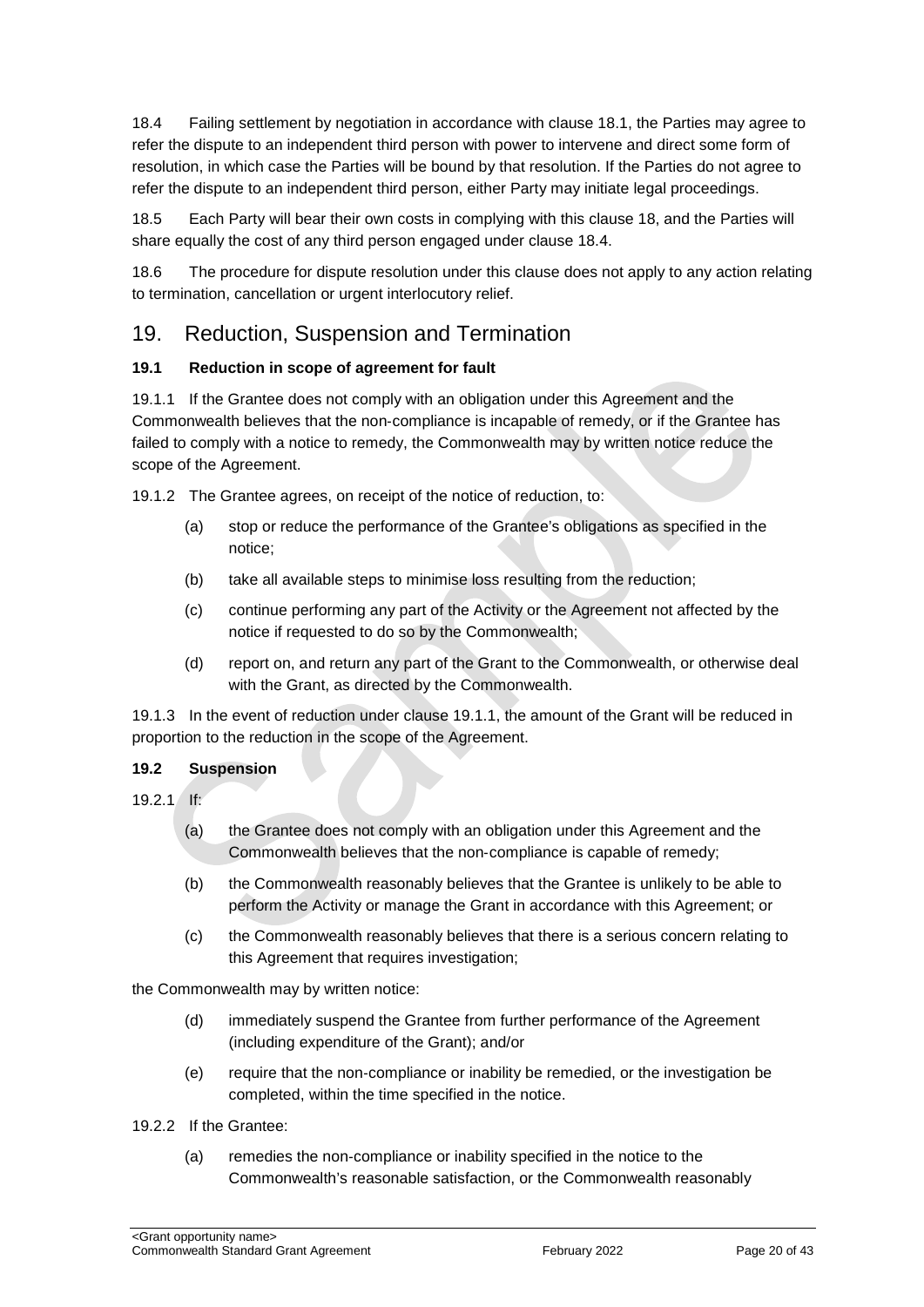concludes that the concern is unsubstantiated, the Commonwealth may direct the Grantee to recommence performing the Activity; or

(b) fails to remedy the non‐compliance or inability within the time specified, or the Commonwealth reasonably concludes that the concern is likely to be substantiated, the Commonwealth may reduce the scope of the Agreement in accordance with clause 19.1 or terminate the Agreement immediately by giving a second notice in accordance with clause 19.3.

#### **19.3 Termination for fault**

- 19.3.1 The Commonwealth may terminate this Agreement by notice where the Grantee has:
	- (a) failed to comply with an obligation under this Agreement and the Commonwealth believes that the non-compliance is incapable of remedy or where clause 19.2.2(b) applies;
	- (b) provided false or misleading statements in relation to the Grant; or
	- (c) become bankrupt or insolvent, entered into a scheme of arrangement with creditors, or come under any form of external administration.
- 19.3.2 The Grantee agrees, on receipt of the notice of termination, to:
	- (a) stop the performance of the Grantee's obligations;
	- (b) take all available steps to minimise loss resulting from the termination; and
	- (c) report on, and return any part of the Grant to the Commonwealth, or otherwise deal with the Grant, as directed by the Commonwealth.

#### 20. Cancellation or reduction for convenience

- 20.1 The Commonwealth may cancel or reduce the scope of this Agreement by notice, due to:
	- (a) a change in government policy; or
	- (b) a Change in the Control of the Grantee which the Commonwealth reasonably believes will negatively affect the Grantee's ability to comply with this Agreement.
- 20.2 On receipt of a notice of reduction or cancellation under this clause, the Grantee agrees to:
	- (a) stop or reduce the performance of the Grantee's obligations as specified in the notice; and
	- (b) take all available steps to minimise loss resulting from that reduction or cancellation; and
	- (c) continue performing any part of the Activity or the Agreement not affected by the notice if requested to do so by the Commonwealth;
	- (d) report on, and return any part of the Grant to the Commonwealth, or otherwise deal with the Grant, as directed by the Commonwealth.

20.3 In the event of reduction or cancellation under this clause, the Commonwealth will be liable only to:

(a) pay any part of the Grant due and owing to the Grantee under this Agreement at the date of the notice; and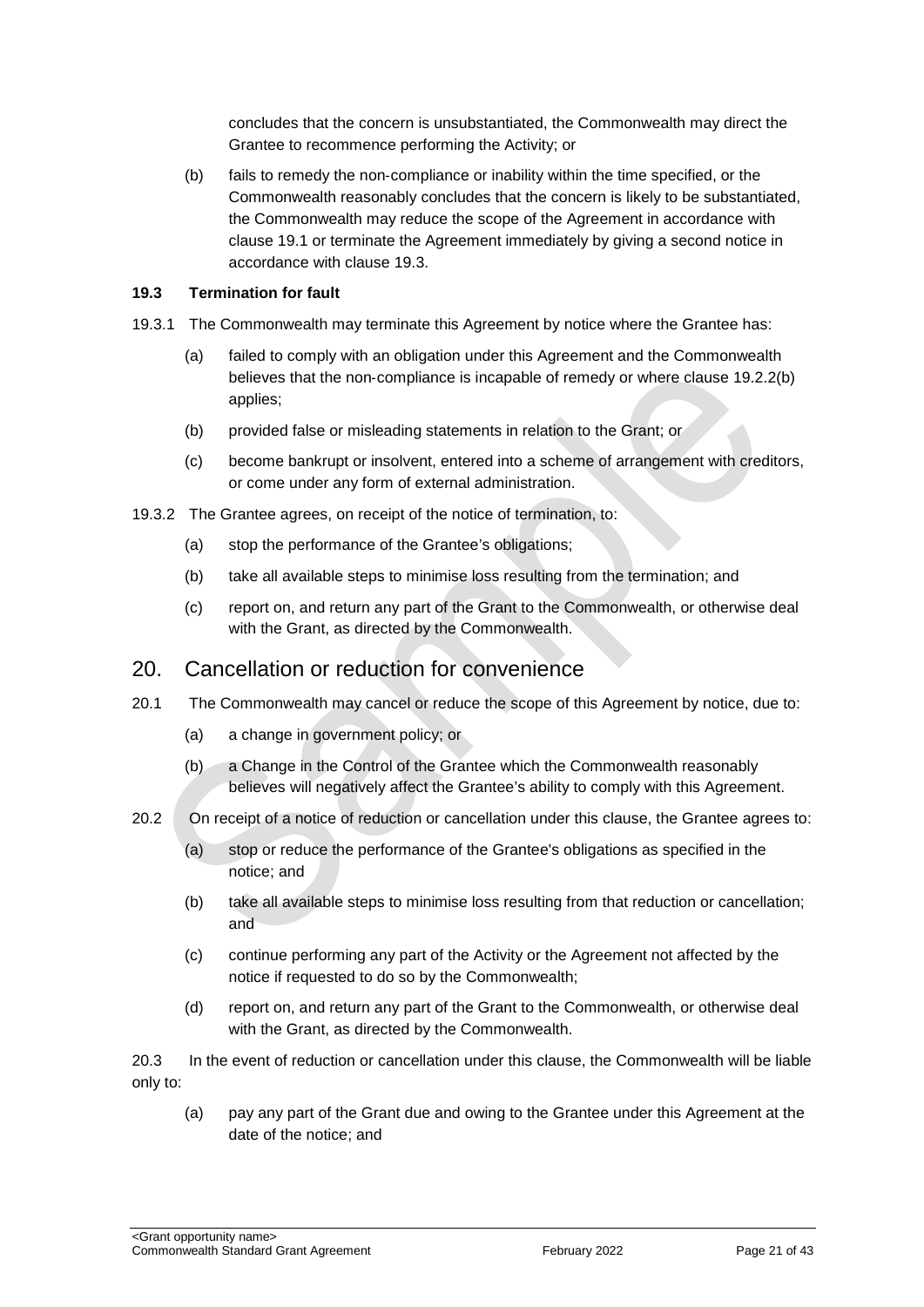(b) reimburse any reasonable and substantiated expenses the Grantee unavoidably incurs that relate directly and entirely to the reduction in scope or cancellation of the Agreement.

20.4 In the event of reduction, the amount of the Grant will be reduced in proportion to the reduction in the scope of the Agreement.

20.5 The Commonwealth's liability to pay any amount under this clause is:

- (a) subject to the Grantee's compliance with this Agreement; and
- (b) limited to an amount that when added to all other amounts already paid under the Agreement will not exceed the total amount of the Grant.

20.6 The Grantee will not be entitled to compensation for loss of prospective profits or benefits that would have been conferred on the Grantee but for the cancellation or reduction in scope of the Agreement under clause 20.1.

20.7 The Commonwealth will act reasonably in exercising its rights under this clause.

#### 21. Survival

- 21.1 The following clauses survive termination, cancellation or expiry of this Agreement:
- clause 10 (Spending the Grant);
- clause 11 (Repayment);
- clause 12 (Record keeping);
- clause 13 (Reporting);
- clause 14 (Privacy);
- clause 15 (Confidentiality);
- clause 16 (Insurance)
- clause 17 (Intellectual property);
- clause 19 (Reduction, Suspension and Termination);
- clause 21 (Survival);
- clause 22 (Definitions);
- ST4 (Access/monitoring/inspection);
- ST19 (Indemnities); and
- any other clause which expressly or by implication from its nature is meant to survive.

#### 22. Definitions

22.1 In this Agreement, unless the contrary appears:

- **Activity** means the activities described in the Grant Details and includes the provisions of the Reporting Material.
- **Activity Completion Date** means the date or event specified in the Grant Details.
- **Activity Material** means any Material, other than Reporting Material, created or developed by the Grantee as a result of the Activity and includes any Existing Material that is incorporated in or supplied with the Activity Material.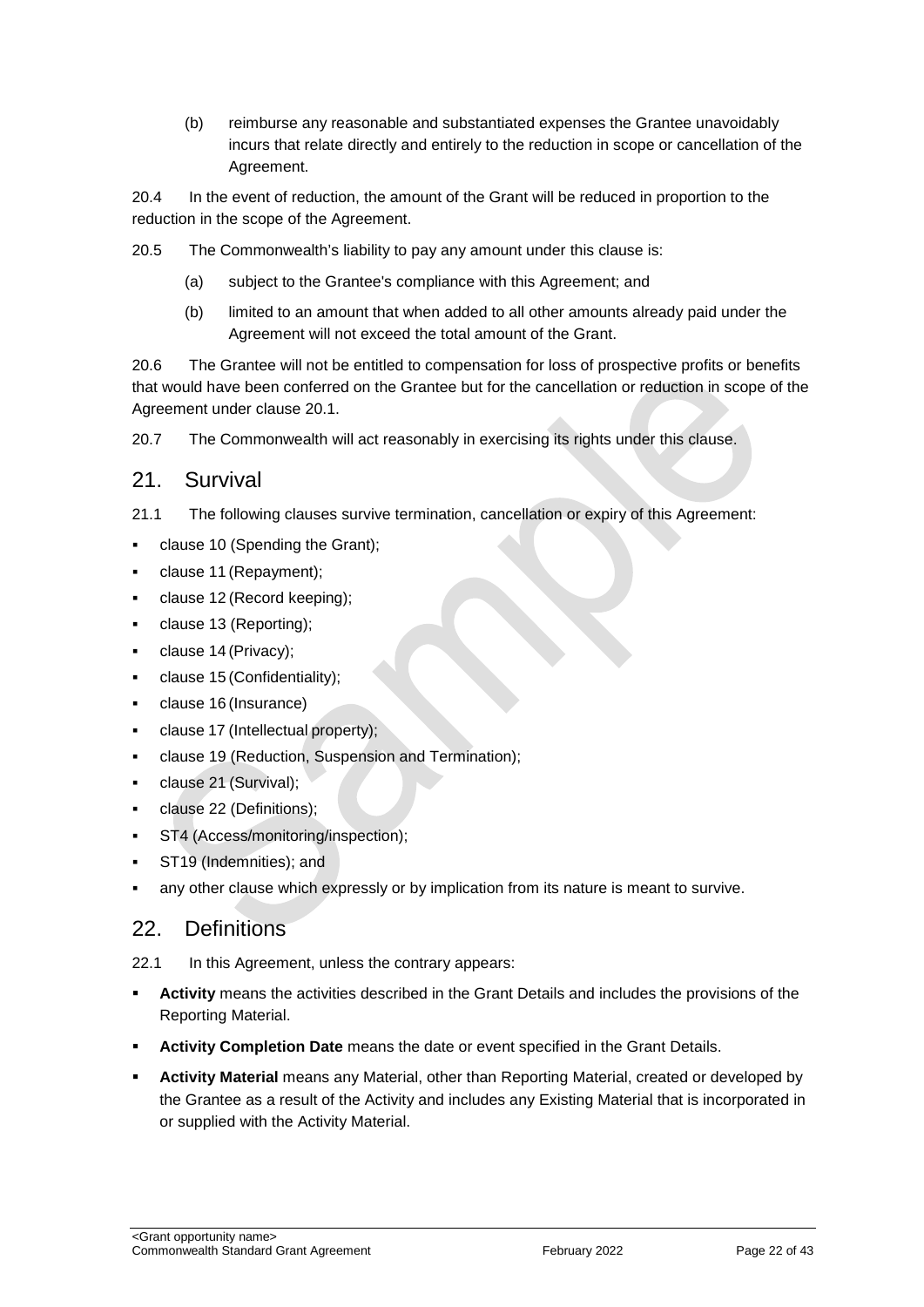- **Agreement** means the Grant Details, Supplementary Terms (if any), the Commonwealth Standard Grant Conditions and any other document referenced or incorporated in the Grant Details.
- **Agreement End Date** means the date or event specified in the Grant Details.
- **Australian Privacy Principle** has the same meaning as in the *Privacy Act 1988*.
- **Change in the Control** means any change in any person(s) who directly exercise effective control over the Grantee.
- **Commonwealth** means the Commonwealth of Australia as represented by the Commonwealth entity specified in the Agreement and includes, where relevant, its officers, employees, contractors and agents.
- **Commonwealth Purposes** includes the following:
	- (a) the Commonwealth verifying and assessing grant proposals, including a grant application;
	- (b) the Commonwealth administering, monitoring, reporting on, auditing, publicising and evaluating a grant program or exercising its rights under this Agreement;
	- (c) the Commonwealth preparing, managing, reporting on, auditing and evaluating agreements, including this Agreement; and
	- (d) the Commonwealth developing and publishing policies, programs, guidelines and reports, including Commonwealth annual reports;

but in all cases:

- (e) excludes the commercialisation (being for‐profit use) of the Material by the Commonwealth.
- **Commonwealth Standard Grant Conditions** means this document.
- **Existing Material** means Material developed independently of this Agreement that is incorporated in or supplied as part of Reporting Material or Activity Material.
- **Grant** means the money, or any part of it, payable by the Commonwealth to the Grantee for the Activity as specified in the Grant Details and includes any interest earned by the Grantee on that money once the Grant has been paid to the Grantee.
- **Grantee** means the legal entity other than the Commonwealth specified in the Agreement and includes, where relevant, its officers, employees, contractors and agents.
- **Grant Details** means the document titled Grant Details that forms part of this Agreement.
- **Intellectual Property Rights** means all copyright, patents, registered and unregistered trademarks (including service marks), registered designs, and other rights resulting from intellectual activity (other than moral rights under the *Copyright Act 1968*).
- **Material** includes documents, equipment, software (including source code and object code versions), goods, information and data stored by any means including all copies and extracts of them.
- **Party** means the Grantee or the Commonwealth.
- **Personal Information** has the same meaning as in the *Privacy Act 1988*.
- **Records** includes documents, information and data stored by any means and all copies and extracts of the same.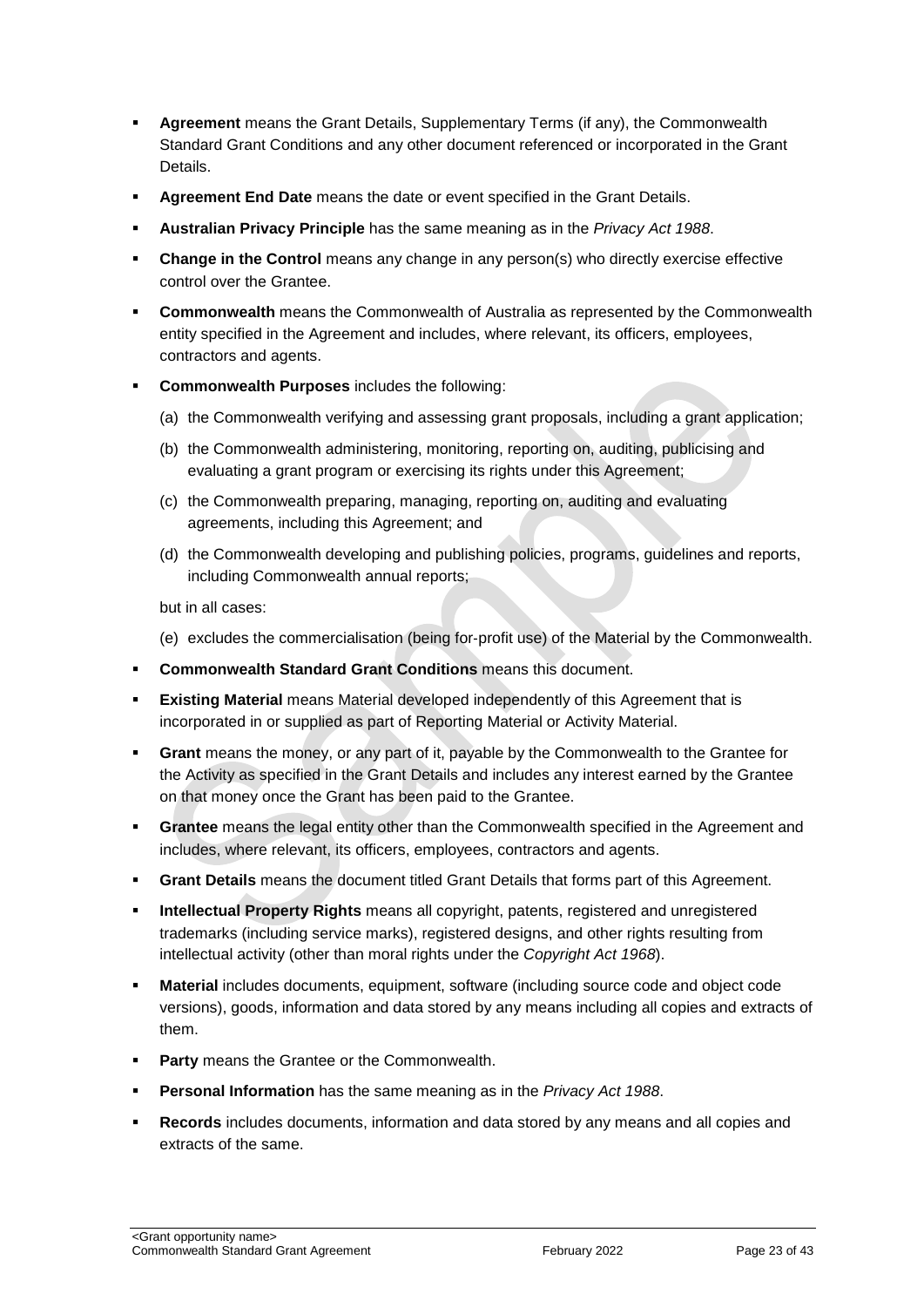**Reporting Material** means all Material which the Grantee is required to provide to the Commonwealth for reporting purposes as specified in the Grant Details, and includes any Existing Material that is incorporated in or supplied with the Reporting Material.

<Grant opportunity name> Commonwealth Standard Grant Agreement **February 2022** Page 24 of 43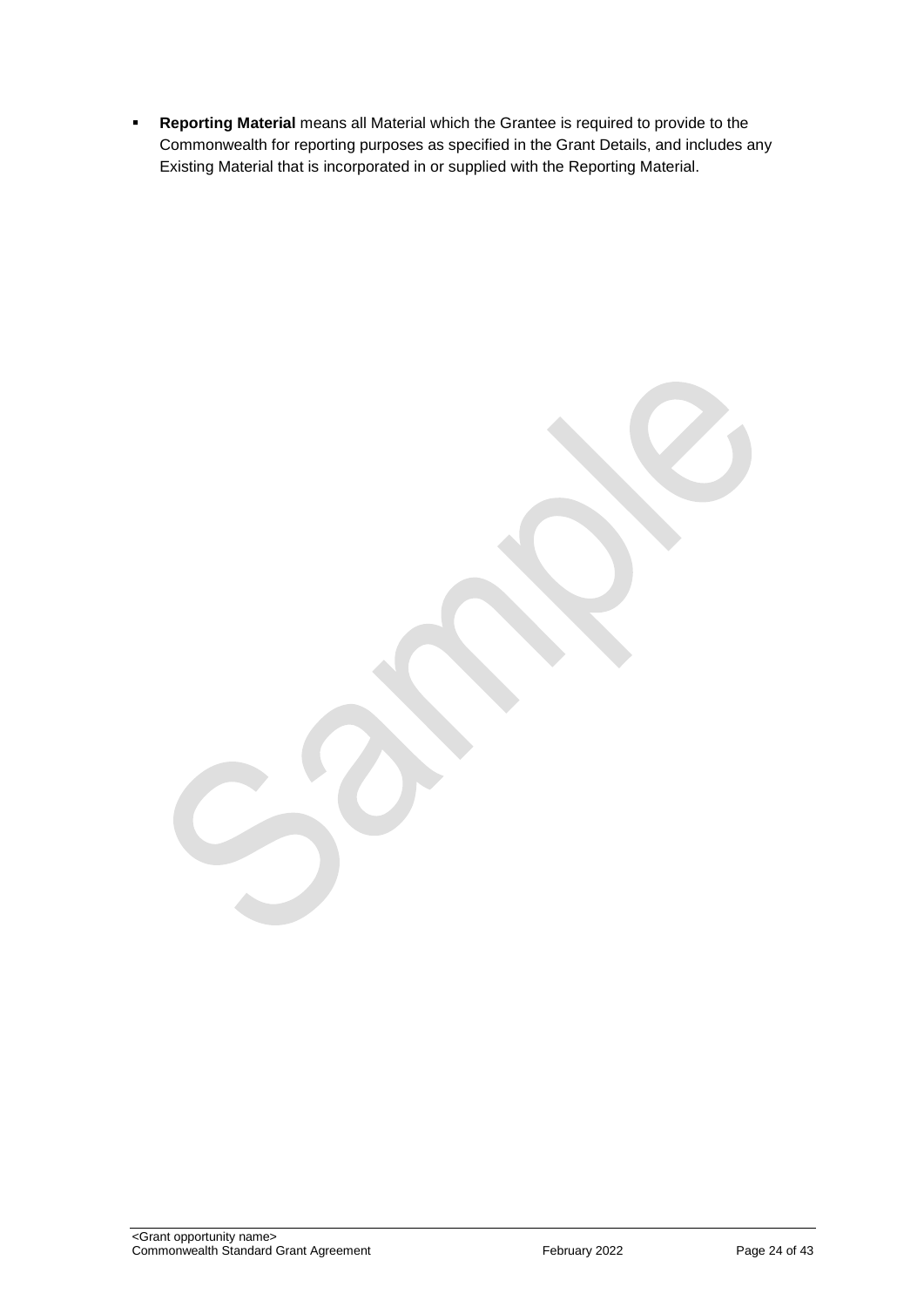## <span id="page-24-0"></span>**Signatures**

#### **Executed as an agreement:**

### <span id="page-24-1"></span>**Commonwealth**

Signed for and on behalf of the Commonwealth of Australia as represented by the Department of Industry, Science, Energy and Resources.

| Name     | <name></name>                    |
|----------|----------------------------------|
| Position | <position></position>            |
| Date     | <date execution="" of=""></date> |

### <span id="page-24-2"></span>**Grantee**

| Full legal name of the Grantee    | <name grantee="" of="" the=""><br/><abn grantee="" of="" the=""></abn></name> |
|-----------------------------------|-------------------------------------------------------------------------------|
| Name of Authorised Representative | <name authorised="" of="" representative=""></name>                           |
| Date                              | <date acceptance="" of=""></date>                                             |

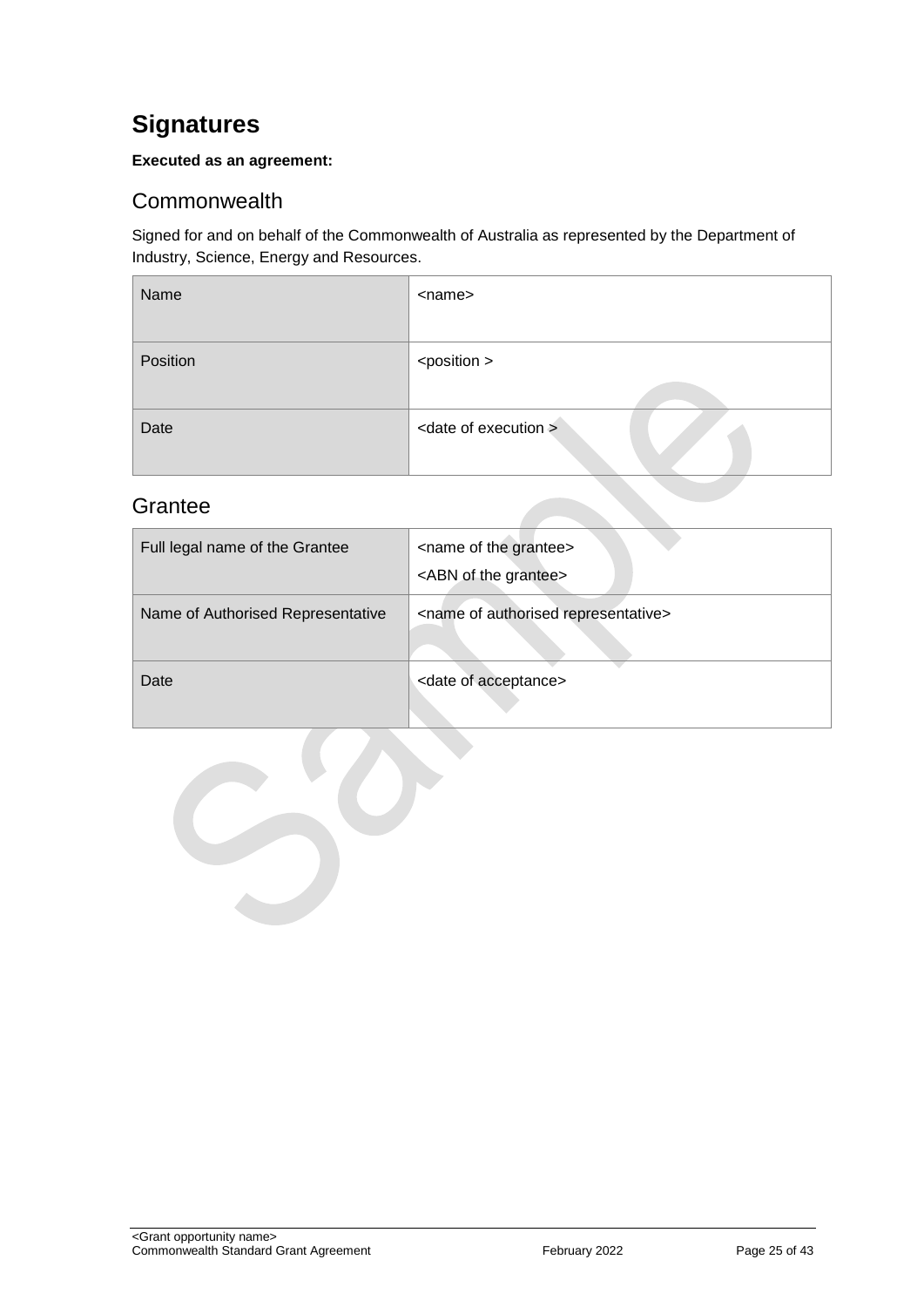## <span id="page-25-0"></span>**Schedule 2 Reporting requirements**

## **Appendix 1**

#### <grant opportunity name> progress report requirements

You will need to provide the following information in your progress reports. The Commonwealth reserves the right to amend or adjust the requirements.

You must complete and submit your report on the [portal.](https://portal.business.gov.au/) You can enter the required information in stages and submit when it is complete.

## Project progress

a. Complete the following table, updating for all milestones shown in the Activity Schedule of your grant agreement.

| Milestone | Agreed end<br>date | Actual/<br>anticipated<br>end date | Current %<br>complete | Progress comments -<br>work undertaken and<br>impact of any delay |
|-----------|--------------------|------------------------------------|-----------------------|-------------------------------------------------------------------|
|           |                    |                                    |                       |                                                                   |
|           |                    |                                    |                       |                                                                   |
|           |                    |                                    |                       |                                                                   |
|           |                    |                                    |                       |                                                                   |

- b. Where applicable, describe any project activities completed during the reporting period that are not captured in the table above.
- c. Is the overall project proceeding in line with your grant agreement?

If no, identify any changes or anticipated issues. Comment on any impacts on project timing and outcomes and how you expect to manage these.

d. Are there any planned events relating to the project that you are required to notify us about in accordance with your agreement?

If yes, provide details of the event including date, time, purpose of the event and key stakeholders expected to attend.

#### Project outcomes

- a. How many new employees (headcount) have you employed as a result of your organisation's participation in this project?
	- a) Full-time employees
	- b) Part-time employees
	- c) Casual employees or contractors
- b. How many new Indigenous employees (headcount) have you employed as a result of your organisation's participation in this project?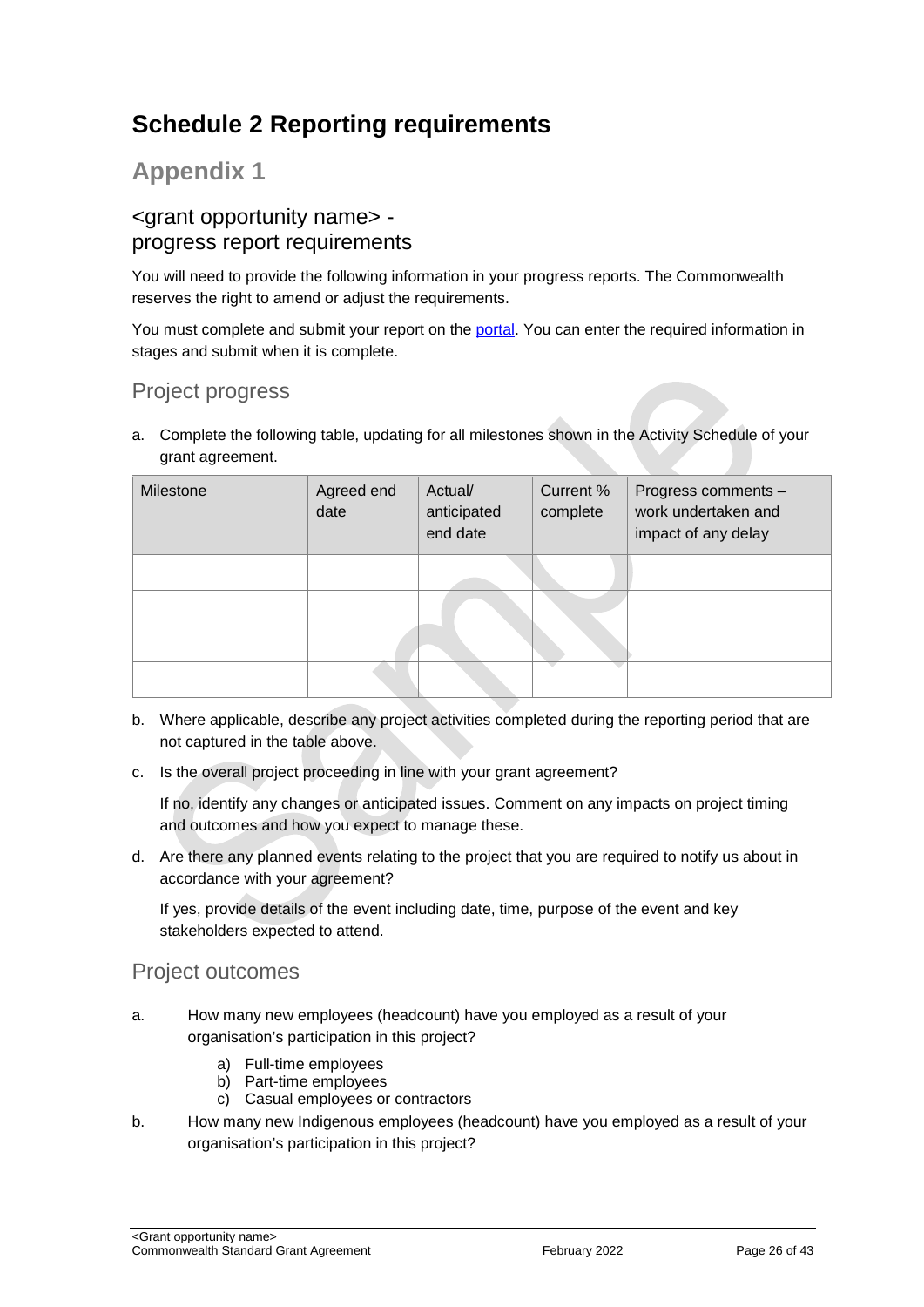- a) Full-time employees
- b) Part-time employees
- c) Casual employees or contractors
- c. Have you had any engagement and/or collaboration with livestock producers in demonstrating your technology solution?

If yes, please outline:

- a) the level of engagement and/or collaboration
- b) the outcomes of the engagement/collaboration, including a summary of producer feedback and how this informed development of your technology solution
- c) the level of interest expressed to adopt your technology solution
- d. Outline the project's progress towards completing the objectives and outcomes of the grant opportunity, in line with section 2.1 of the Grant Opportunity Guidelines. Include a summary of results to date from the validation and demonstration trials.
- e. In your first progress report, you must provide a detailed outline of the experimental design for the validation and demonstration trials to be conducted as part of this project and explain how the design is expected to enable the collection of abatement and productivity data for the purpose of supporting updates to the livestock emissions framework.

*To be provided with your first project report only. For subsequent progress reports type 'not applicable'.*

#### Project expenditure

Provide the following information about your eligible project expenditure. Eligible expenditure is divided into the same categories as the budget in your application.

If you are registered for GST, enter the GST exclusive amount. If you are not registered for GST, enter the GST inclusive amount. We may ask you to provide evidence of costs incurred.

Refer to the grant opportunity guidelines or contact us if you have any questions about eligible expenditure.

- a. What is the eligible expenditure you have incurred in this reporting period?
- b. What is the estimated eligible expenditure for the next reporting period?
- c. What is the estimated eligible expenditure for remaining reporting periods in current financial year (if applicable)?
- d. What is the estimated total eligible expenditure for future financial years?
- e. What is the estimated total eligible expenditure for the project?
- f. Briefly explain the reason for any changes between the forecast and actual expenditure for the current reporting period, and any significant changes to the forecast budget for the remainder of the project.
- g. Is the project expenditure broadly in line with the activity budget in the grant agreement? If no, explain the reasons.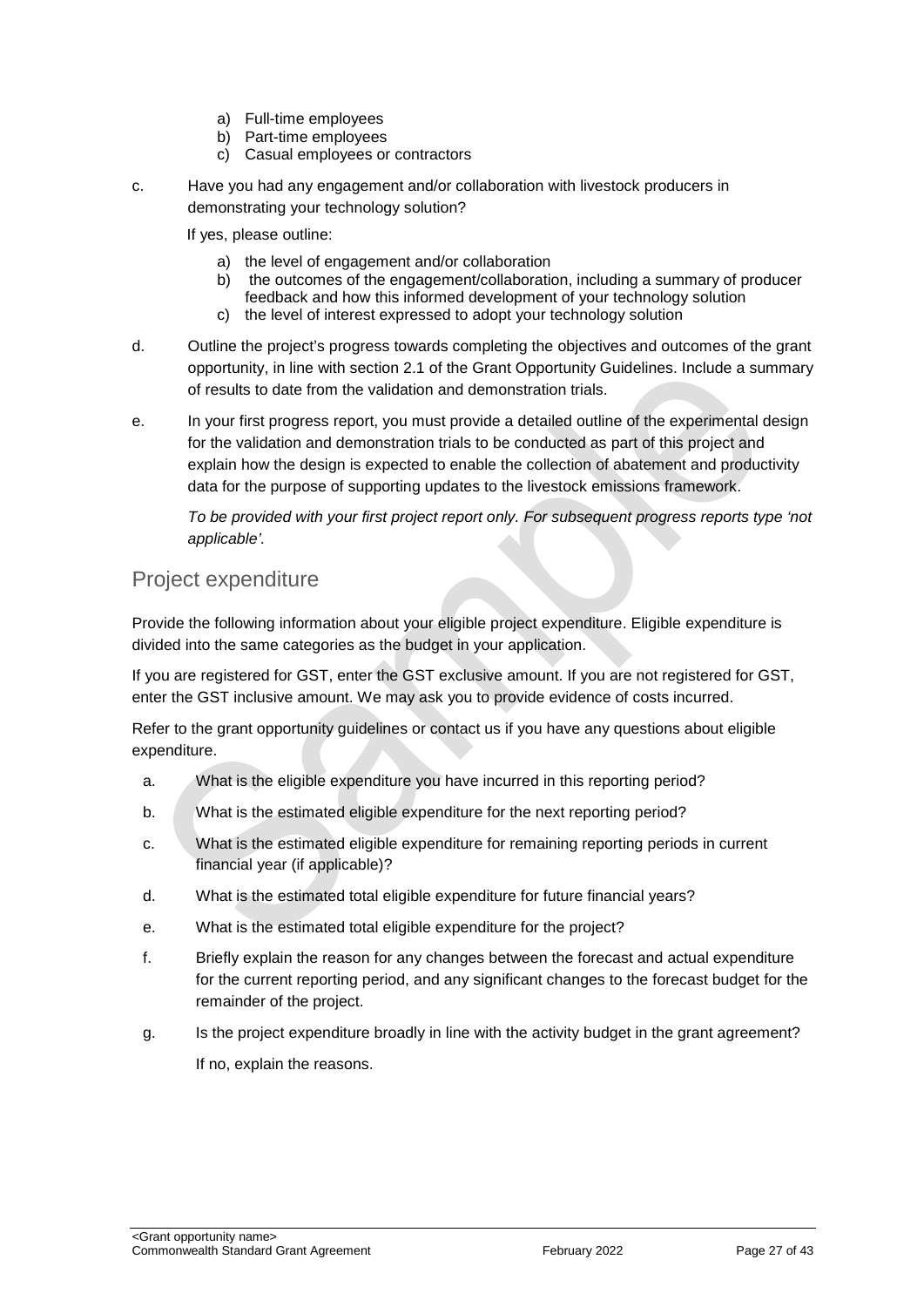## Project funding

- a. Provide details of all contributions to your project other than the grant. This includes your own contributions as well as any contributions from government (except this grant), project partners or others.
- b. Outline how the contributions leveraged by this grant have benefited your project.

#### **Attachments**

- a. Attach any agreed evidence required with this report to demonstrate project progress.
- b. Attach copies of any published reports and promotional material, relating to the project.

#### **Declaration**

You must ensure an authorised person completes the report and can declare the following:

- The information in this report is accurate, complete and not misleading and that I understand the giving of false or misleading information is a serious offence under the *Criminal Code 1995* (Cth).
- The activities identified in this report are for the purposes stated in the grant agreement.
- I am aware of the grantee's obligations under their grant agreement, including the need to keep the Commonwealth informed of any circumstances that may impact on the objectives, completion and/or outcomes of the agreed project.
- I am aware that the grant agreement empowers the Commonwealth to terminate the grant agreement and to request repayment of funds paid to the grantee where the grantee is in breach of the grant agreement.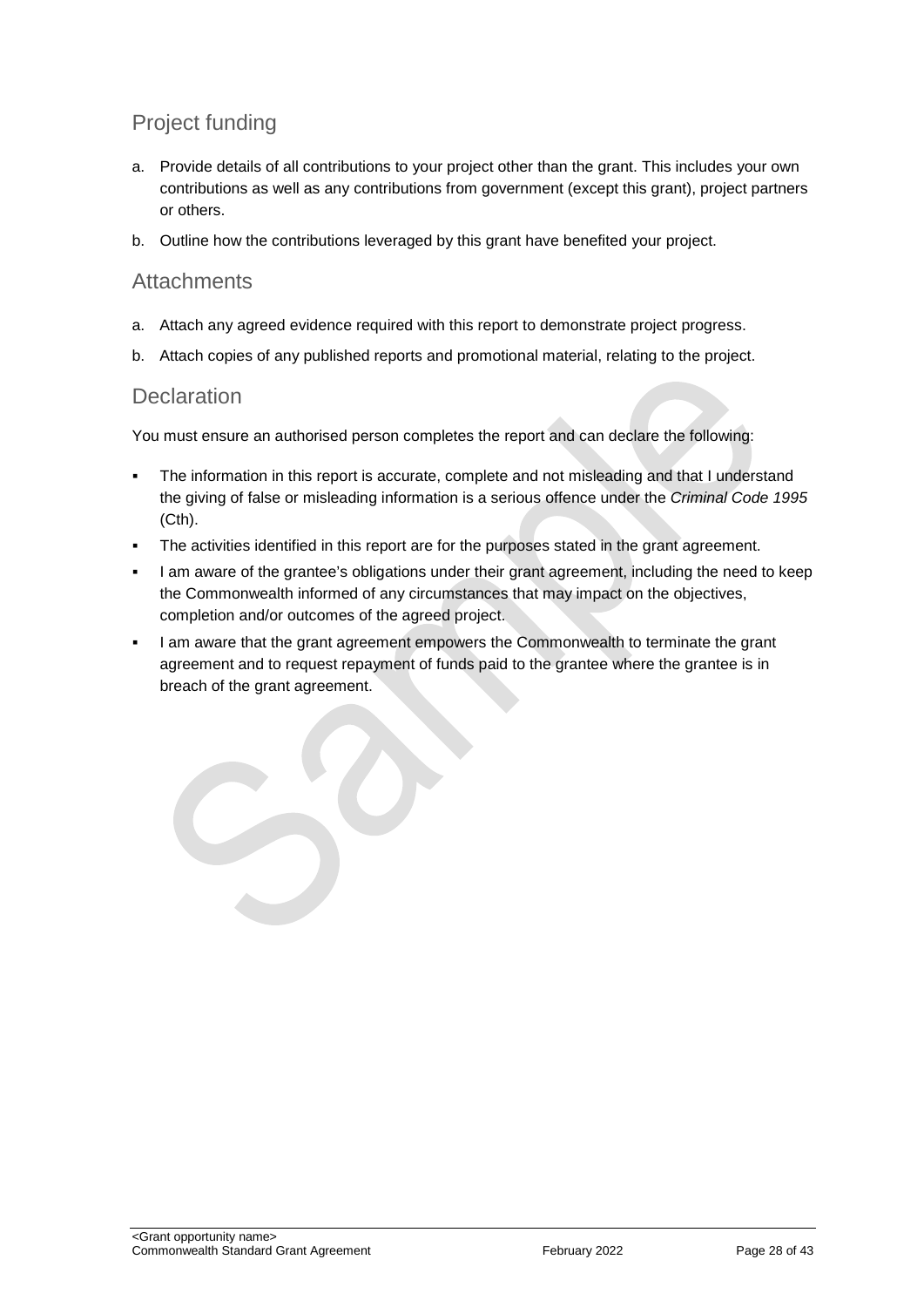## **Appendix 2**

#### <grant opportunity name> end of project report requirements

You will need to provide the following information in your end of project report. The Commonwealth reserves the right to amend or adjust the requirements.

You must complete and submit your report on the [portal.](https://portal.business.gov.au/) You can enter the required information in stages and submit when it is complete.

#### Project achievements

a. Complete the following table, updating for all milestones shown in the Activity Schedule of your grant agreement. zh.

| Milestone | Agreed end<br>date | Actual/<br>anticipated<br>end date | Current %<br>complete | Progress comments -<br>work undertaken and<br>impact of any delay |
|-----------|--------------------|------------------------------------|-----------------------|-------------------------------------------------------------------|
|           |                    |                                    |                       |                                                                   |
|           |                    |                                    |                       |                                                                   |
|           |                    |                                    |                       |                                                                   |
|           |                    |                                    |                       |                                                                   |

b. Where applicable, describe any project activities completed during the reporting period that are not captured in the table above.

#### Project outcomes

- a. How many employees do you currently employ (headcount)?
	- a) Full-time employees
	- b) Part-time employees
	- c) Casual employees or contractors
- b. How many Indigenous employees do you currently employ (headcount)?
	- a) Full-time employees
	- b) Part-time employees
	- c) Casual employees or contractors
- c. How many new employees have you employed as a result of your organisation's participation in this project?
	- a) Full-time employees
	- b) Part-time employees
	- c) Casual employees or contractors
- d. How many Indigenous employees (headcount) have you employed as a result of your organisation's participation in this project?
	- a) Full-time employees
	- b) Part-time employees
	- c) Casual employees or contractors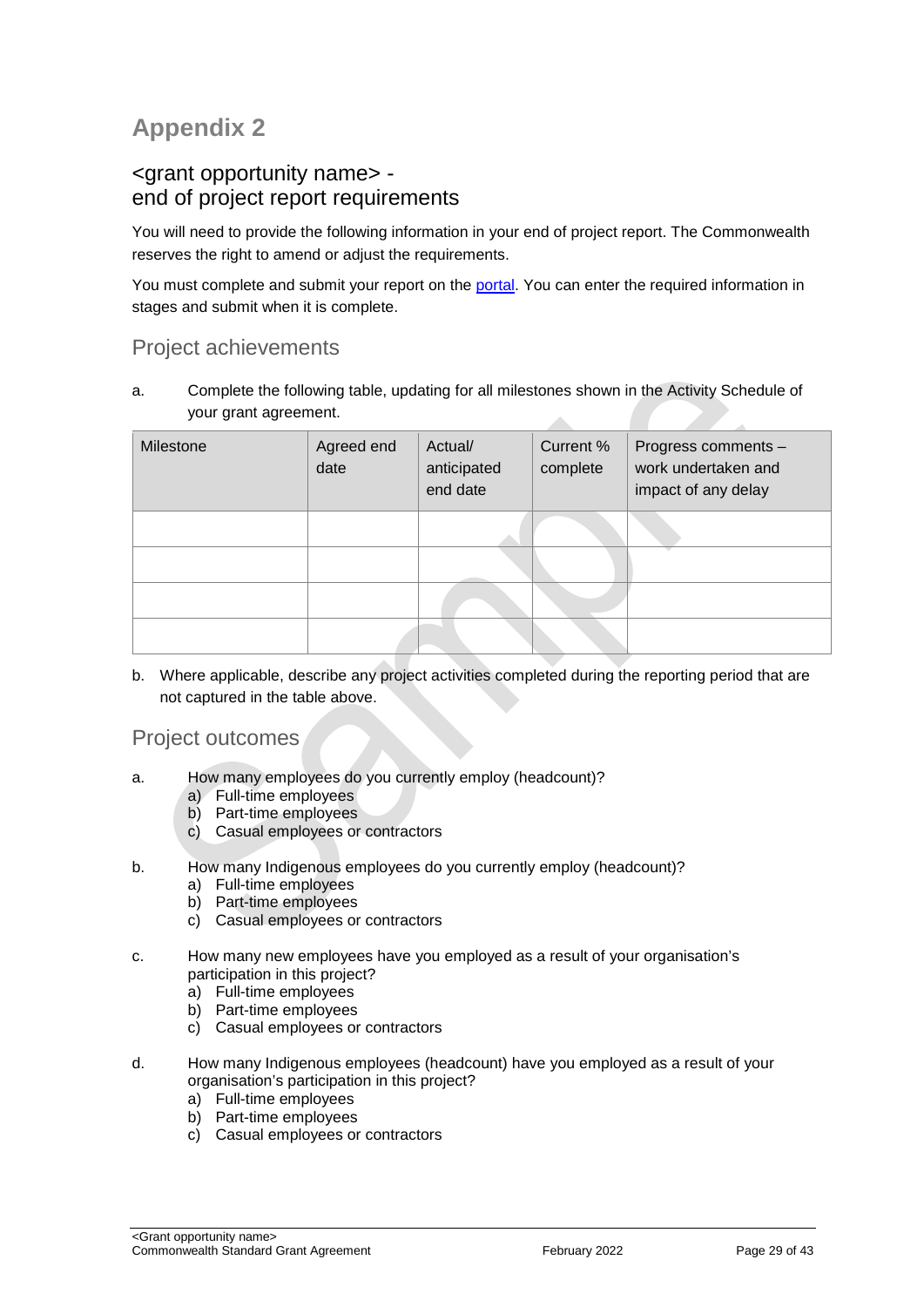- e. How many jobs do you estimate would be created if the technology solution was commercialised in Australia?
	- a) Full-time employees
	- b) Part-time employees
	- c) Casual employees or contractors
- f. How many Indigenous jobs do you estimate would be created if the technology solution was commercialised in Australia?
	- a) Full-time employees
	- b) Part-time employees
	- c) Casual employees or contractors
- g. Have you had any engagement and/or collaboration with livestock producers in demonstrating your technology solution? If yes, please outline:
	- a) the level of engagement and/or collaboration
	- b) the outcomes of the engagement/collaboration, including a summary of producer feedback and how this informed development of your technology solution
	- c) the level of interest expressed to adopt your technology solution
- h. Did your project validate and demonstrate your technology solution through trials under an operational environment?

If yes, provide details on your project, including:

- a) how you demonstrated your technology solution's effectiveness at delivering a reliable and safe dose
- b) any safety concerns identified and how these were (or plan to be) addressed
- c) how emissions and productivity impacts under operational environments were measured and validated
- d) your technology solution's trial results
- e) whether your technology solution can be implemented within common grazing management operations

If no, please outline the main reasons why your project was unable to validate and demonstrate your technology solution, including:

- a) barriers to implementation (e.g. financial, social, technical, environmental, and/or regulatory)
- b) why reducing or overcoming these barriers is not feasible.
- i. How will your technology solution be scaled up and brought to market?
- j. Provide details, including the expected market costs.
- k. Are there any planned events relating to the project that you are required to notify us about in accordance with your agreement?

If yes, provide details of the event including date, time, purpose of the event and key stakeholders expected to attend.

#### Project benefits

- a. What benefits has the project achieved?
- b. What ongoing impact will the project have?
- c. Did the project result in any unexpected benefits?

If yes, explain why.

d. Did the project result in any unexpected negative impacts?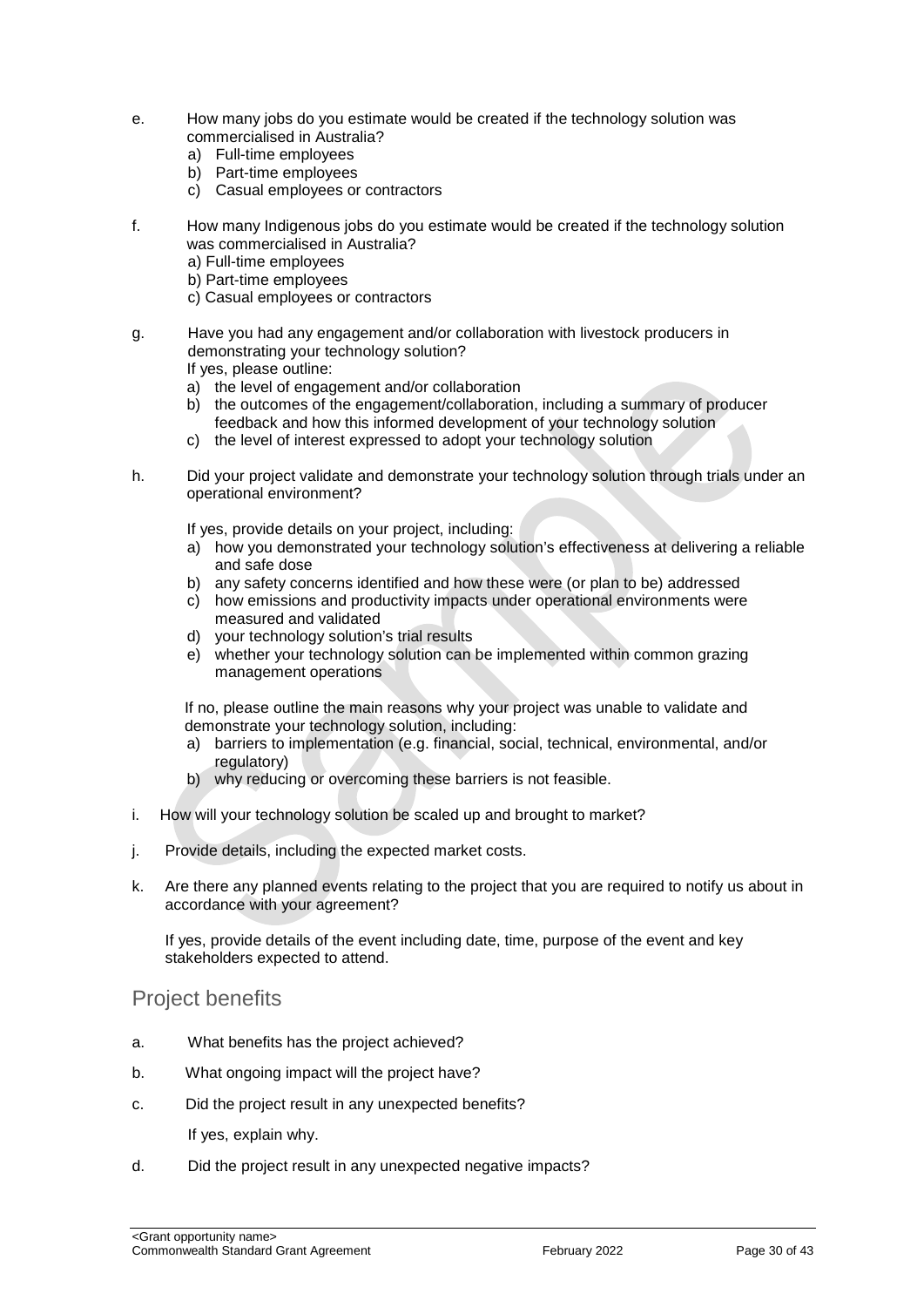If yes, explain why.

e. Is there any other information you wish to provide about your project? If yes, provide details.

### Total eligible project expenditure

a. Indicate the total eligible project expenditure incurred. Eligible expenditure is divided into the same categories as the budget in your application.

If you are registered for GST, enter the GST exclusive amount. If you are not registered for GST, enter the GST inclusive amount. We may ask you to provide evidence of costs incurred.

Refer to the grant opportunity guidelines or contact us if you have any questions about eligible expenditure.

- b. Provide any comments you may have to clarify any figures.
- c. Was the expenditure incurred in accordance with the activity budget in the grant agreement?

If no, explain the reason for a project underspend or overspend, or any other significant changes to the budget.

#### Project funding

- a. Provide details of all contributions to your project other than the grant. This includes your own contributions as well as any contributions from government (except this grant), project partners or others.
- b. Outline how the contributions leveraged by this grant have benefited your project.

#### Updated business indicators

a. Provide the following financial data for your organisation for your latest complete financial year

These fields are mandatory and entering \$0 is acceptable if applicable.

- **Financial year completed**
- Sales revenue (turnover)
- **Export revenue**
- R&D expenditure
- Taxable income
- Number of employees including working proprietors and salaried directors (headcount)
- Number of independent contractors (headcount)

#### **Attachments**

a. Attach any agreed evidence required with this report to demonstrate progress or successful completion of your project.

Including a copy of: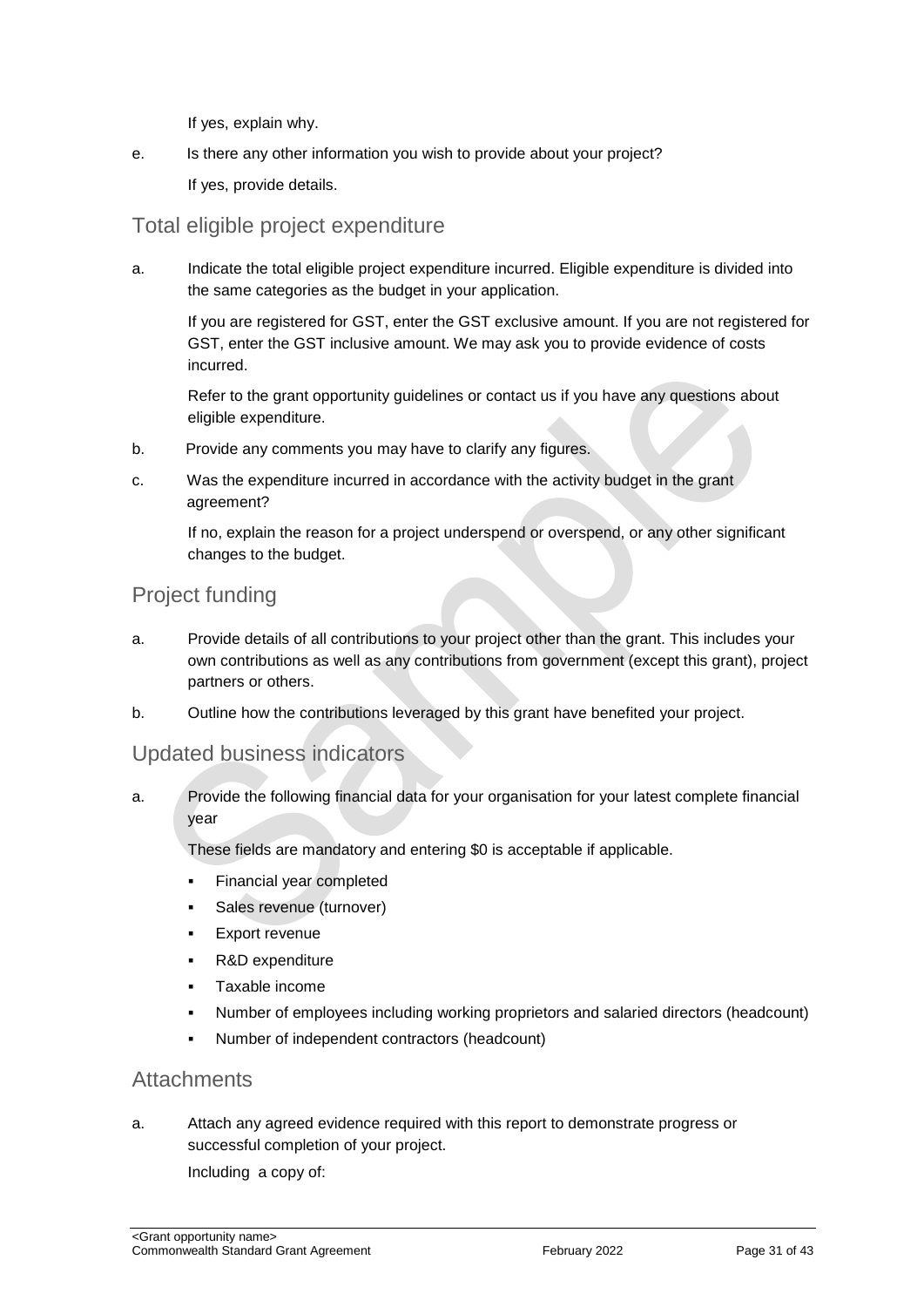- Your peer-reviewed publication (or submitted manuscript, together with the publisher's acknowledgment) outlining the outcomes of validation and demonstration activities
- Any other published documentation, including technical, promotional or other communications materials
- Your commercialisation plan
- Any data collected on the abatement and productivity impacts of low emission supplements delivered to grazing animals using your technology solution, in a format appropriate for supporting updates to the livestock emissions framework. (data file, Excel spreadsheet preferred)

Attach copies of any published reports and promotional material, relating to the project.

#### **Declaration**

You must ensure an authorised person completes the report and can declare the following:

- The information in this report is accurate, complete and not misleading and that I understand the giving of false or misleading information is a serious offence under the *Criminal Code 1995* (Cth).
- The grant was spent is in accordance with the grant agreement.
- I am aware of the grantee's obligations under their grant agreement, including survival clauses.
- I am aware that the grant agreement empowers the Commonwealth to terminate the grant agreement and to request repayment of funds paid to the grantee where the grantee is in breach of the grant agreement.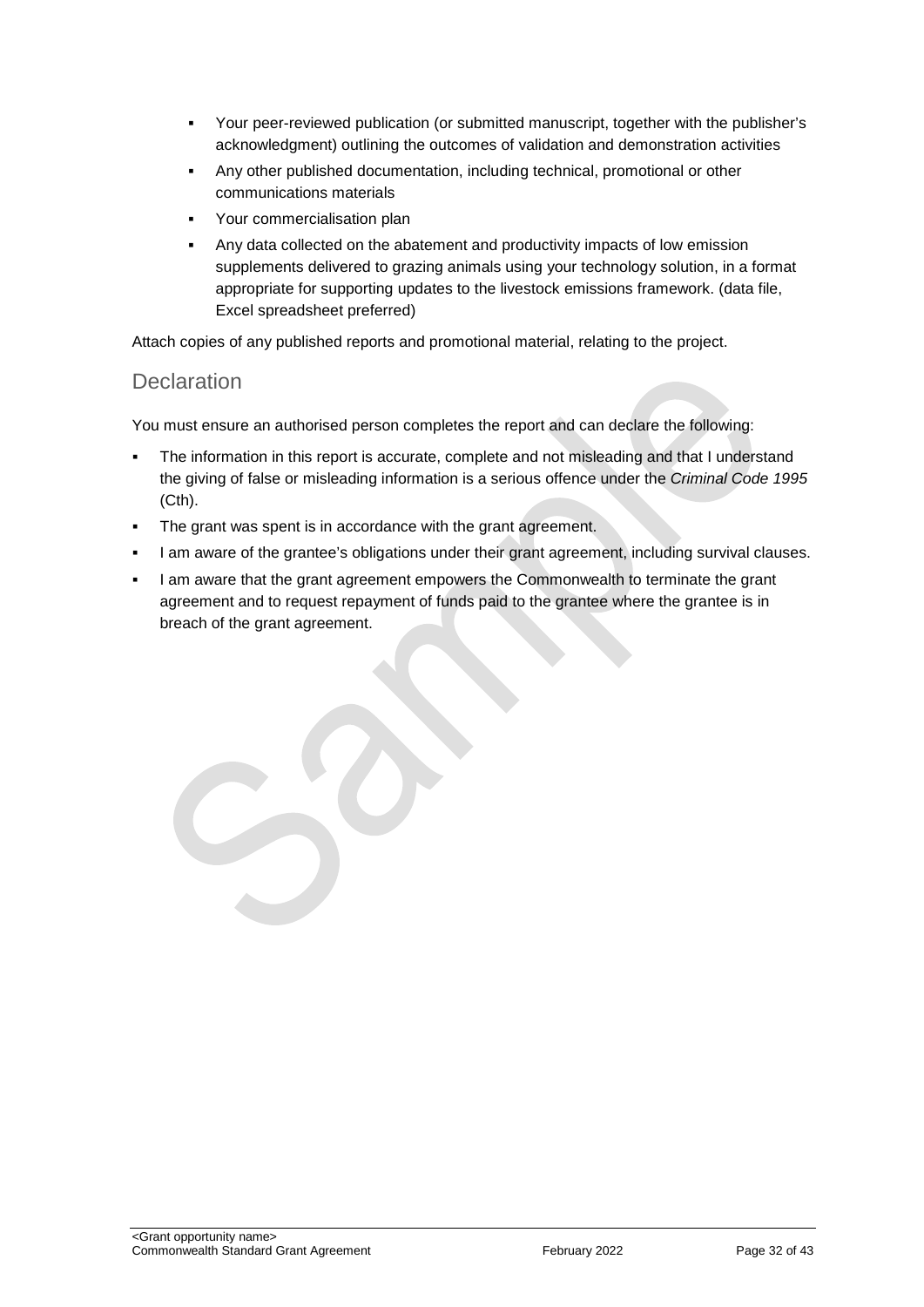## **Appendix 3**

## Independent audit report

#### **Background**

These templates assist Grantees (and their auditors) to understand the audit requirements under a Commonwealth grant agreement administered by the Department of Industry, Science, Energy and Resources. For further information contact us on 13 28 46 or at business.gov.au.

When an independent audit report is required under our grant agreements the Grantee must provide us with:

- a statement of grant income and expenditure against the expenditure categories under the grant agreement (attachment A)
- an independent audit report on the statement of grant income and expenditure (attachment B)
- certification of certain matters by the auditor (attachment C).

You can find additional information on the grant opportunity relevant to your grant at [business.gov.au](https://www.business.gov.au/) or by calling us on 13 28 46.

### Eligible expenditure

Advice on eligible expenditure for projects under the grant opportunity can be found in grant opportunity guidelines. These guidelines are revised from time to time and therefore more than one version of the document may exist. The relevant guidelines are those that were effective at the time the Grantee's application was accepted.

It is essential that Grantees and their auditors understand the eligible expenditure requirements because these determine whether, and the extent to which, certain costs are reportable and claimable.

The amount of grant funding we approve is based on the Grantee's estimated eligible expenditure, as provided in their application. However, the grant funding any Grantee is ultimately entitled to receive is determined against actual eligible expenditure incurred and paid for on the project. The grant amount specified in the grant agreement is the **maximum** amount the Grantee may be paid.

The expenditure reported in the 'statement of grant income and expenditure' at attachment A must represent actual 'eligible expenditure' paid on the project during that period.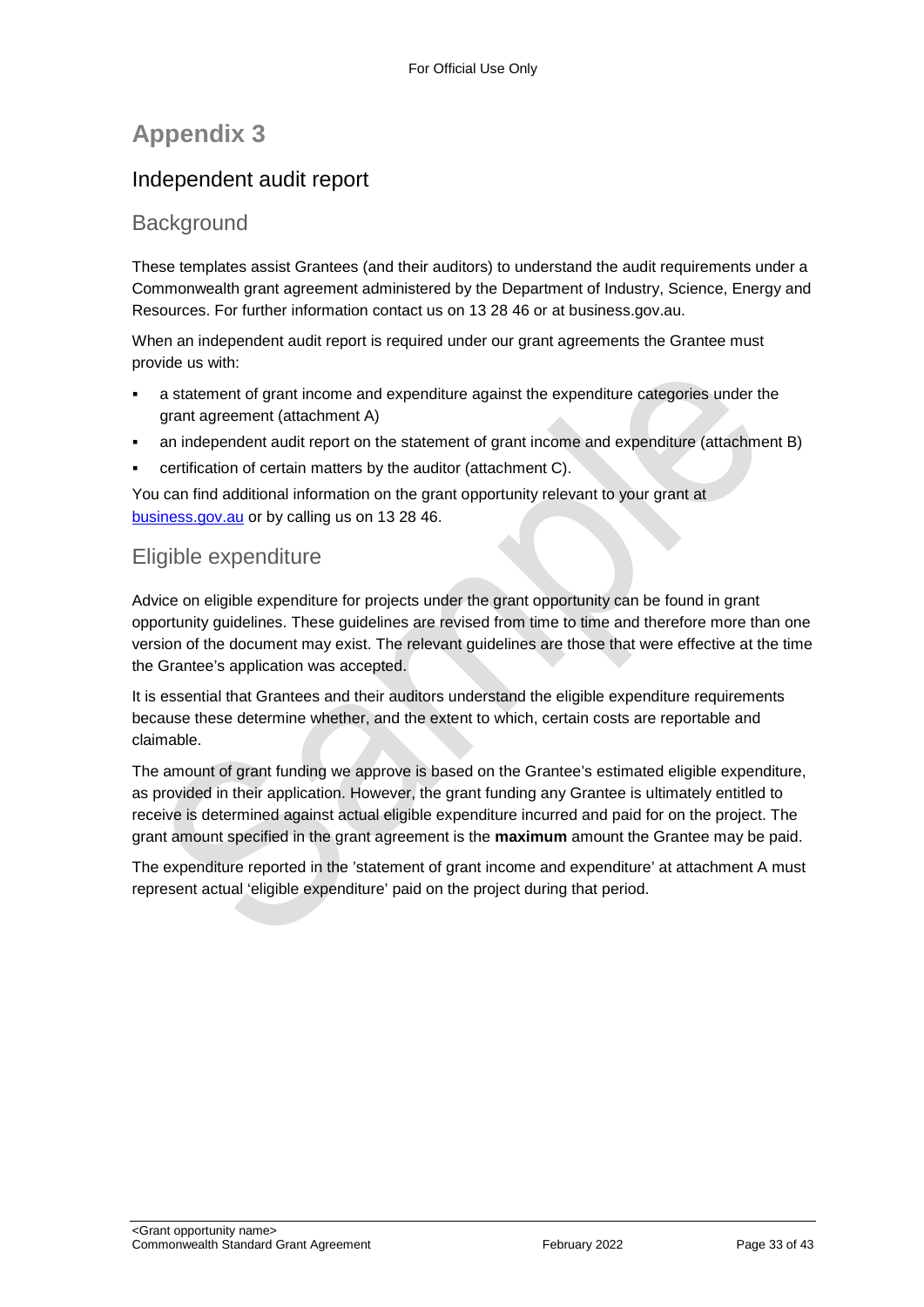| Grant opportunity<br>name      | [grant opportunity name]                                  |
|--------------------------------|-----------------------------------------------------------|
| Project number                 | [project number]                                          |
| Grantee                        | [organisation]                                            |
| Project title                  | [project title]                                           |
| Reporting period start<br>date | [project start date or other reporting period start date] |
| Reporting period end<br>date   | [project end date or other reporting period end date]     |

## Attachment A – Statement of grant income and expenditure

This statement of grant income and expenditure must be prepared by the Grantee and contain the following:

- Statement of funds, Grantee contributions and other financial assistance\*
- Statement of eligible expenditure\*
- Notes to the statement of eligible expenditure, explaining the basis of compilation
- Certification by directors of the Grantee
- \*We will compare this information to that detailed in the grant agreement.
- 1. Statement of funds, Grantee contributions and other financial assistance

Complete the following table for all cash [and in-kind] contributions for your project for the period in question, including

- the grant
- other government funding
- your own contributions
- partner or other third party contributions
- any additional private sector funding.

Insert rows as required.

| Contributor         | Cash amount (GST<br>excl) | [Estimated in-kind<br>amount (GST excl)] | Total (GST excl) |
|---------------------|---------------------------|------------------------------------------|------------------|
| Grant               | \$[enter amount]          | \$[enter amount]                         | \$[enter amount] |
| Grantee             | \$[enter amount]          | \$[enter amount]                         | \$[enter amount] |
| [enter contributor] | \$[enter amount]          | \$[enter amount]                         | \$[enter amount] |
| [enter contributor] | \$[enter amount]          | \$[enter amount]                         | \$[enter amount] |
| Total               | \$[enter amount]          | \$[enter amount]                         | \$[enter amount] |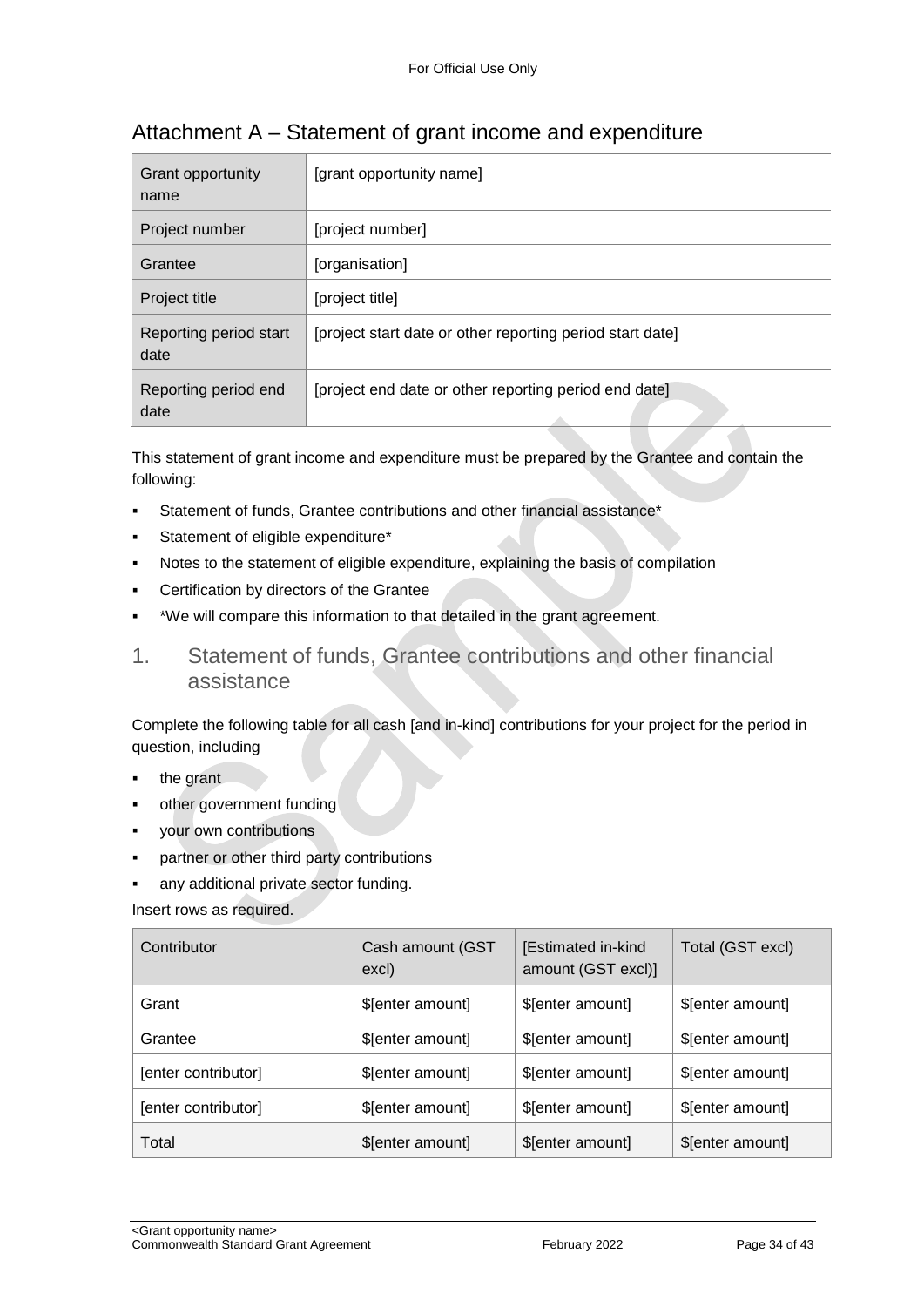## 2. Statement of eligible expenditure

You must provide detail of the eligible expenditure that has been incurred and paid for during the reporting period in the 'Statement of eligible expenditure' spreadsheet.

Comment on any variance between the expenditure items and amounts detailed in the grant agreement and the actual items and amounts detailed in the attached statement of eligible expenditure.

[enter details]

#### 3. Note to the statement of eligible expenditure

#### **3.1 Eligible expenditure**

The eligible expenditure as reported in the statement of eligible expenditure is in accordance with the grant opportunity guidelines.

#### **3.2 Basis of compilation**

This statement of eligible expenditure has been prepared to meet the requirements of the grant agreement between [enter Grantee name] and the Commonwealth represented by the Department of Industry, Science, Energy and Resources. Significant accounting policies applied in the compilation of the statement of grant income and expenditure include the following:

[enter details]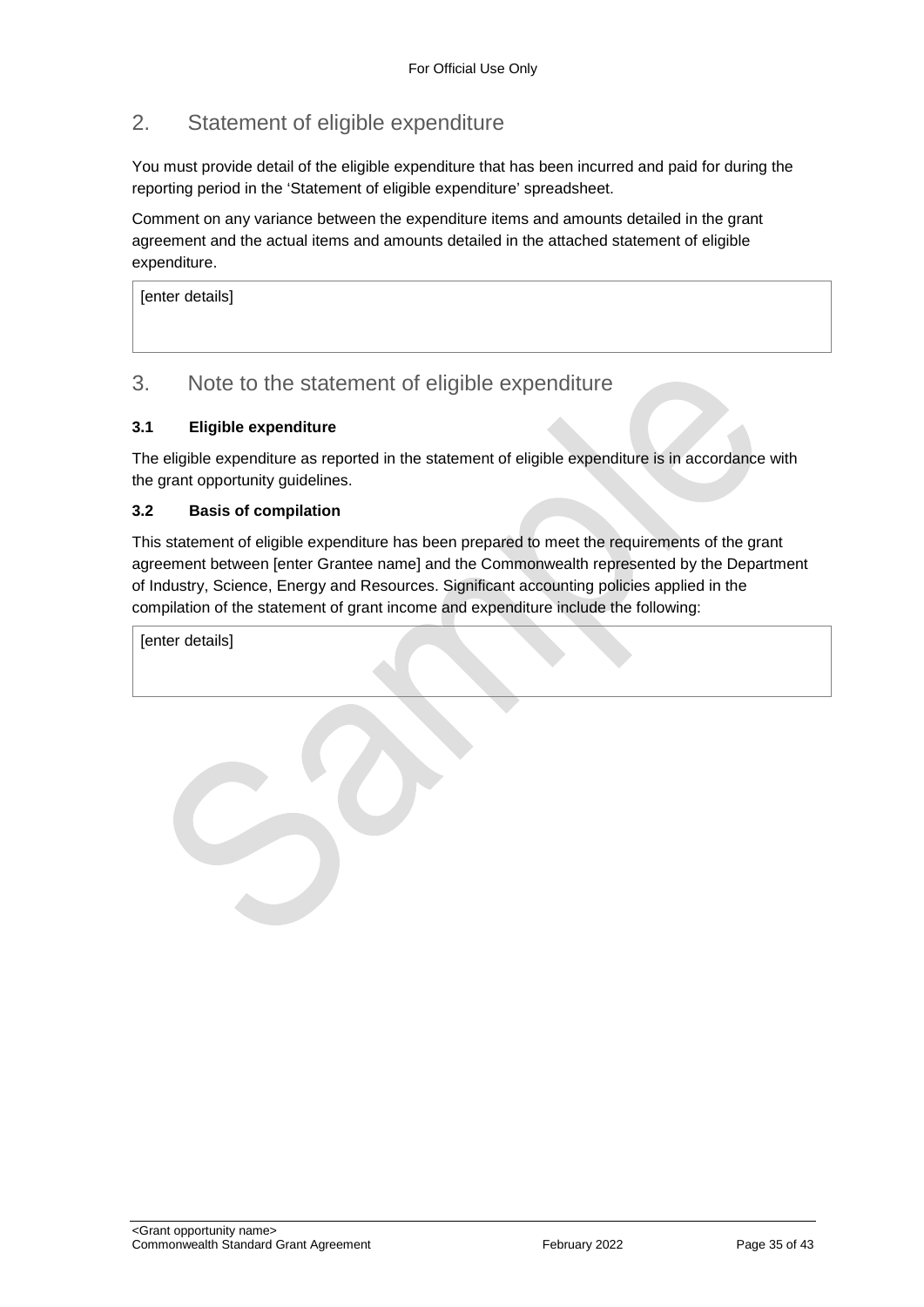#### 4. Certification by directors [if not director, replace with appropriate **equivalentl**

#### [Grantee name]

[Project number]

For the period [dd/ mm/yyyy] to [dd/ mm/yyyy]

We confirm that, to the best of our knowledge and believe, having made such enquiries as we considered necessary for the purpose of appropriately informing ourselves:

#### **Statement of grant income and expenditure**

- a. We have fulfilled our responsibilities for the preparation of the statement of grant income and expenditure in accordance with the cash basis of accounting and the terms of the grant agreement with the Commonwealth, represented by the Department of Industry, Science, Energy and Resources dated [enter date]; in particular, the statement of grant income and expenditure presents fairly in accordance therewith.
- b. All events subsequent to the date of the statement of grant income and expenditure which require adjustment or disclosure so as to present fairly the statement of grant income and expenditure, have been adjusted or disclosed.
- c. [Where applicable] The effects of uncorrected misstatements are immaterial, both individually and in the aggregate, to the statement of grant income and expenditure as a whole. A list of the uncorrected misstatements is attached to this representation letter.
- d. That all Grantee contributions and other financial assistance were spent for the purpose of the project and in accordance with the grant agreement and that the Grantee has complied with the grant agreement and relevant accounting policies.
- e. That salaries and allowances paid to persons involved in the project are in accordance with any applicable award or agreement in force under any relevant law on industrial or workplace relations.

| Signature       |              |
|-----------------|--------------|
| Name            | [enter name] |
| <b>Director</b> |              |
| Date            | [dd/mm/yyyy] |
|                 |              |
|                 |              |
|                 |              |
| Name            | [enter name] |
| <b>Director</b> |              |
| Date            | [dd/mm/yyyy] |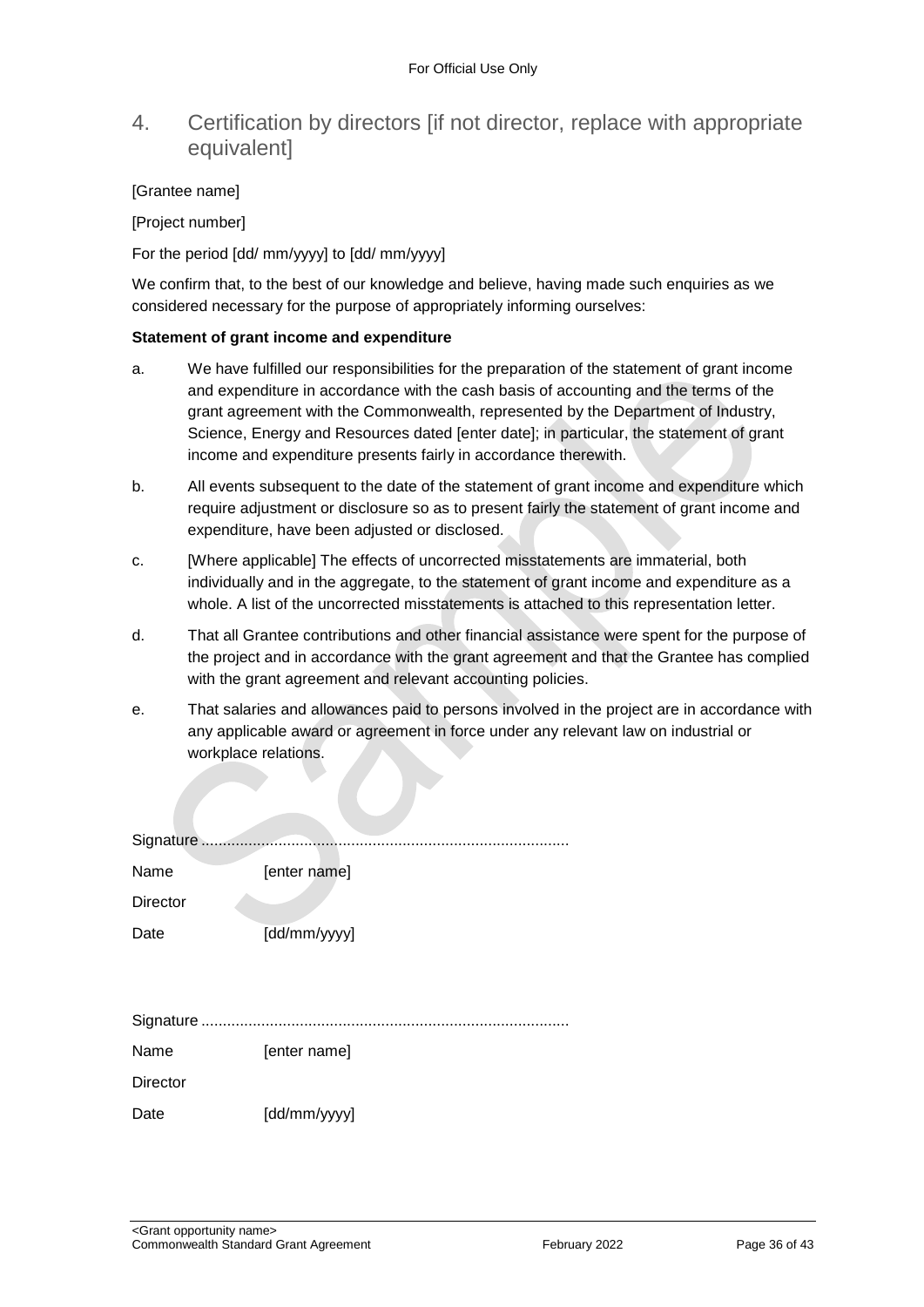## 5. For Auditor use only

I certify that this statement of grant income and expenditure is the one used to prepare my independent audit report dated [enter date] for the Department of Industry, Science, Energy and Resources.

Signature ...................................................................................... Name [enter name]

| Position           | [enter position]      |
|--------------------|-----------------------|
| Auditor's employer | [enter employer name] |
| Date               | [dd/mm/yyyy]          |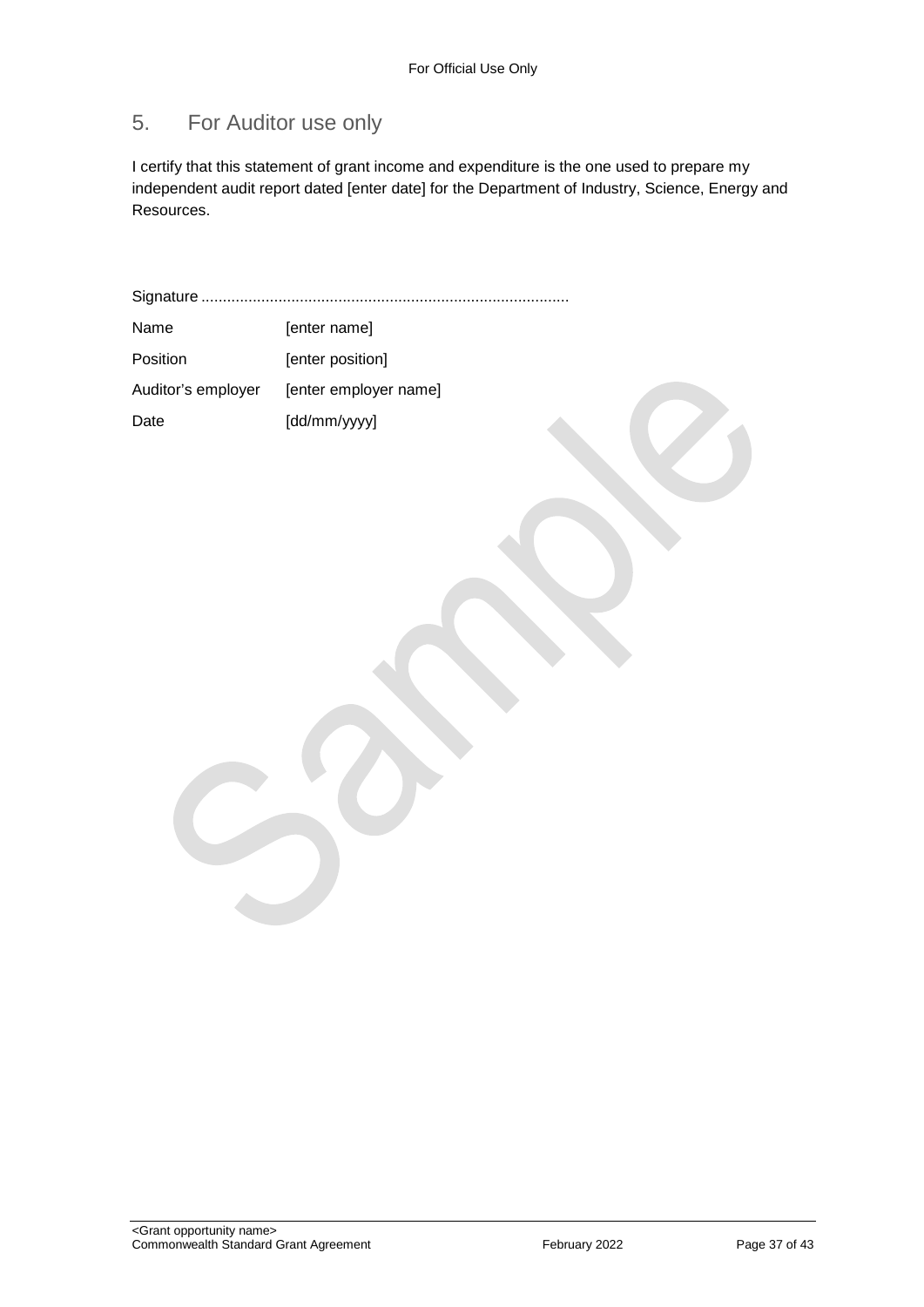## Attachment B - Independent audit report

#### **Background for auditors**

The purpose of the independent audit report is to provide us with an auditor's opinion on the Grantee's statement of grant income and expenditure. The statement of grant income and expenditure is prepared by the Grantee to correspond with the expenditure reported to the department by the Grantee for the same period, in the process of claiming grant payments.

The independent audit report must be prepared by a person who is an approved auditor.

An approved auditor is a person who is:

- a. registered as a company auditor under the *Corporations Act 2001* or an appropriately qualified member of Chartered Accountants Australia and New Zealand, or of CPA Australia or the Institute of Public Accountants; and
- b. not a principal, member, shareholder, officer, agent, subcontractor or employee of the Grantee or of a related body corporate or a Connected Entity.

The audit should be undertaken and reported in accordance with Australian Auditing Standards.

The independent audit report must follow the required format and include any qualification regarding the matters on which the auditor provides an opinion. We may follow up any qualifications with the Grantee or auditor. The independent audit report must be submitted on the auditor's letterhead.

Auditors must comply with the professional requirements of Chartered Accountants Australia and New Zealand, CPA Australia and the Institute of Public Accountants in the conduct of their audit.

If the auditor forms an opinion that the statement of grant income and expenditure does not give a true and fair view of the eligible expenditure for the period, the independent audit report should be qualified and the error quantified in the qualification section of the independent audit report.

The required independent audit report format follows.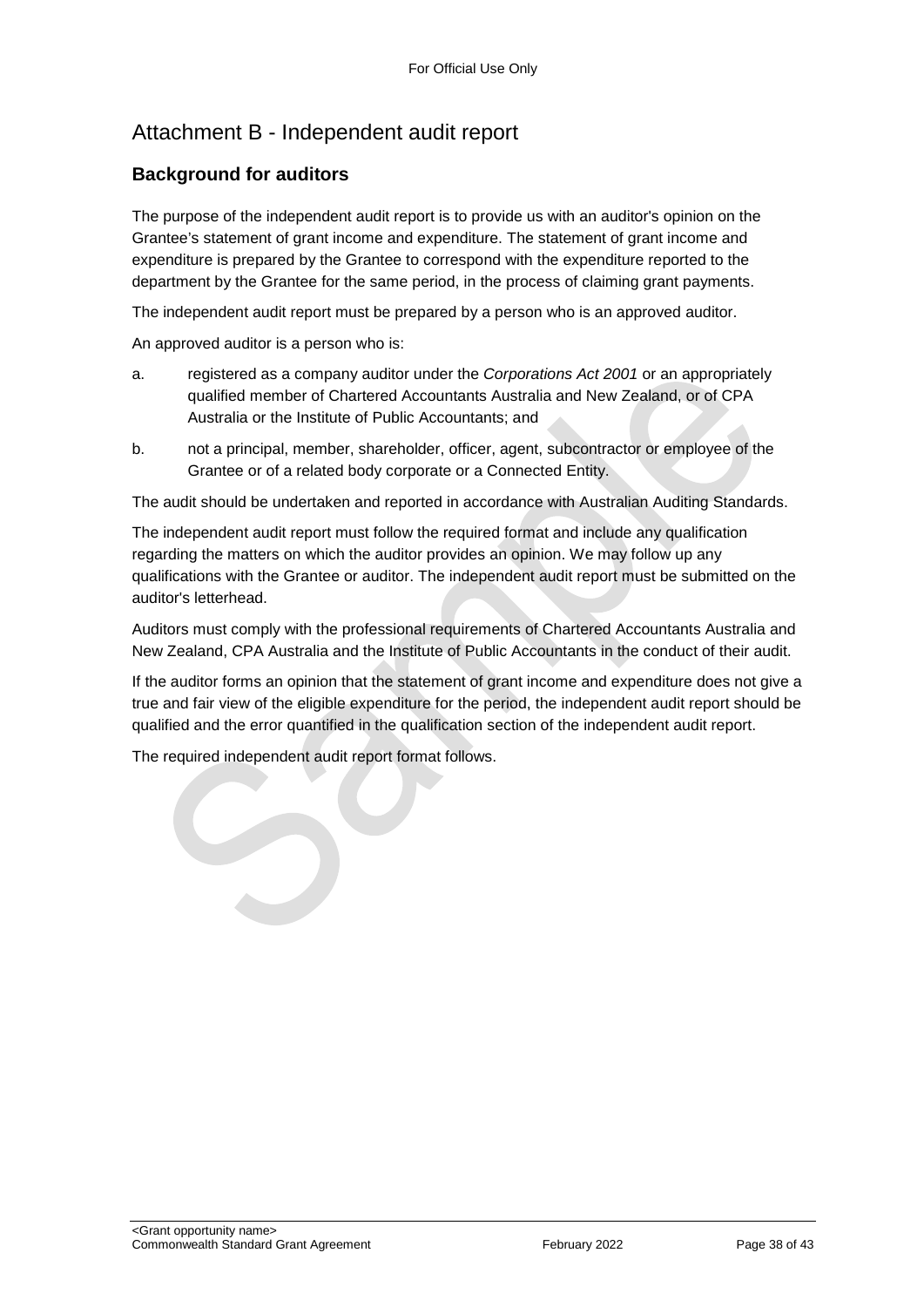#### **Auditor's report**

Independent audit report in relation to [Grantee name]'s statement of grant income and expenditure to the Commonwealth, represented by the Department of Industry, Science, Energy and Resources (the department).

We have audited:

- a. the accompanying statement of grant income and expenditure of [Grantee name] for the period [dd/mm/yyyy] to [dd/mm/yyyy], a summary of significant accounting policies and other explanatory information, and management's attestation statement thereon (together "the financial statement"). The financial statement has been prepared by management using the cash basis of accounting described in note 3.2 to the financial statement; and
- b. [Grantee name]'s compliance with the terms of the grant agreement between [Grantee name] and the Commonwealth dated [date of agreement] for the period [dd/mm/yyyy] to [dd/mm/yyyy] (the grant agreement).

We have:

- c. reviewed [Grantee name]'s statement of labour costs in support of its claim of eligible expenditure[; and
- d. performed limited assurance procedures on [Grantee name]'s statement of employee numbers under the grant agreement].

#### *Management's responsibility*

Management is responsible for:

- a. the preparation and fair presentation of the financial statement in accordance with the basis of accounting described in note 3.2, this includes determining that the cash basis of accounting is an acceptable basis for the preparation of the financial statement in accordance with the grant agreement;
- b. compliance with the terms of the grant agreement;
- c. the preparation of the statement of employee numbers and labour costs in support of eligible expenditure; and
- d. such internal control as management determines is necessary to:
	- i enable the preparation of the financial statement and the statement of [employee numbers and ]labour costs that are free from material misstatement, whether due to fraud or error; and
	- ii enable compliance with the terms of the grant agreement.

#### *Auditor's responsibility*

Our responsibilities are:

- a. To express an opinion, based on our audit, on:
	- i the financial statement; and
	- ii [Grantee name]'s compliance, in all material respects, with the terms of the grant agreement; and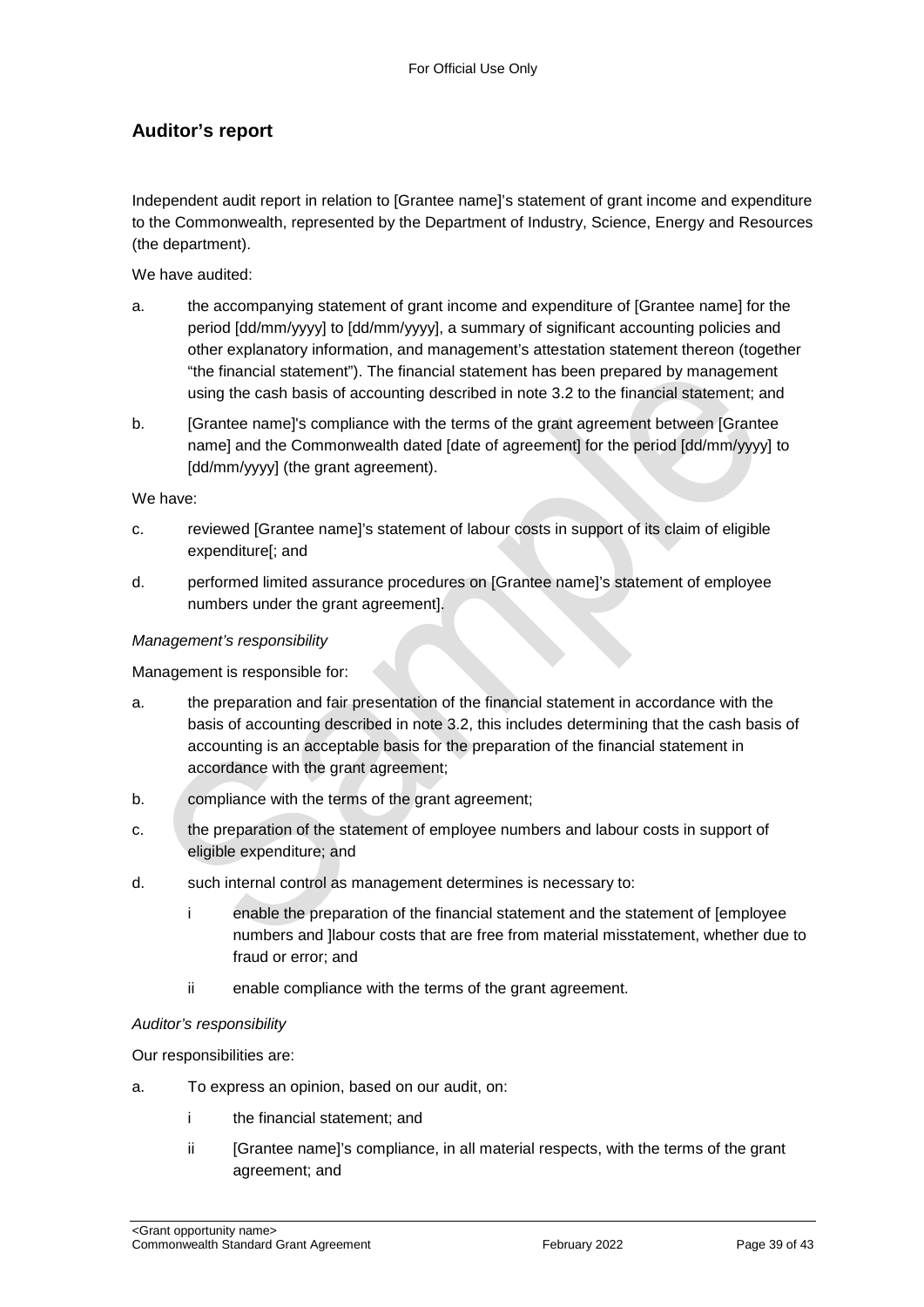b. To conclude based on:

- i our review procedures, on the statement of labour costs; and
- ii our limited assurance procedures on the statement of employee numbers.

We conducted our audit of the financial statement in accordance with Australian Auditing Standards; our audit of compliance with the grant agreement in accordance with ASAE 3100, our review of the statement of labour costs in accordance with ASRE 2405[; and our limited assurance procedures on employee numbers in accordance with ASAE 3000]. The applicable Standards require that we comply with relevant ethical requirements and plan and perform our work to:

- a. obtain reasonable assurance about whether the financial statement is free from material misstatement and that [Grantee name] has complied, in all material respects, with the terms of the grant agreement; and
- b. obtain limited assurance as to whether anything has come to our attention that causes us to believe that the statements of employee numbers and labour costs are materially misstated.

An audit involves performing procedures to obtain audit evidence about the amounts and disclosures in the financial statement and about the Grantee's compliance with the grant agreement. The procedures selected depend on the auditor's judgement, including the assessment of the risks of material misstatement of the financial statement, whether due to fraud or error. In making those risk assessments, the auditor considers internal control relevant to the Grantee's preparation and fair presentation of the financial statement, and to the Grantee's compliance with the grant agreement, in order to design audit procedures that are appropriate in the circumstances, but not for the purpose of expressing an opinion on the effectiveness of the Grantee's internal control. An audit also includes evaluating the appropriateness of accounting policies used by management, as well as evaluating the overall presentation of the financial statement.

A review consists of making enquiries and applying analytical and other review procedures. A review is substantially less in scope than an audit conducted in accordance with Auditing Standards and consequently does not enable us to obtain assurance that we would become aware of all significant matters that might be identified in an audit. Accordingly, we do not express an audit opinion on the statement of labour costs.

A limited assurance engagement undertaken in respect of the statement of employee numbers, in accordance with ASAE 3000 involves [level of detail about procedures to be determined by the auditor]. The procedures performed in a limited assurance engagement vary in nature and timing from, and are less in extent than for, a reasonable assurance engagement; and consequently, the level of assurance obtained in a limited assurance engagement is substantially lower than the assurance that would have been obtained had a reasonable assurance engagement been performed.

We believe that the evidence we have obtained is sufficient and appropriate to provide a basis for our audit opinion, review and limited assurance conclusions.

#### *Opinion*

In our opinion:

a. the financial statement presents fairly, in all material respects, the grant income and expenditure of [Grantee name] for the period [dd/mm/yyyy] to [dd/mm/yyyy] in accordance with the cash basis of accounting described in note 3.2 and the terms of the grant agreement, dated [date of agreement], with the Commonwealth; and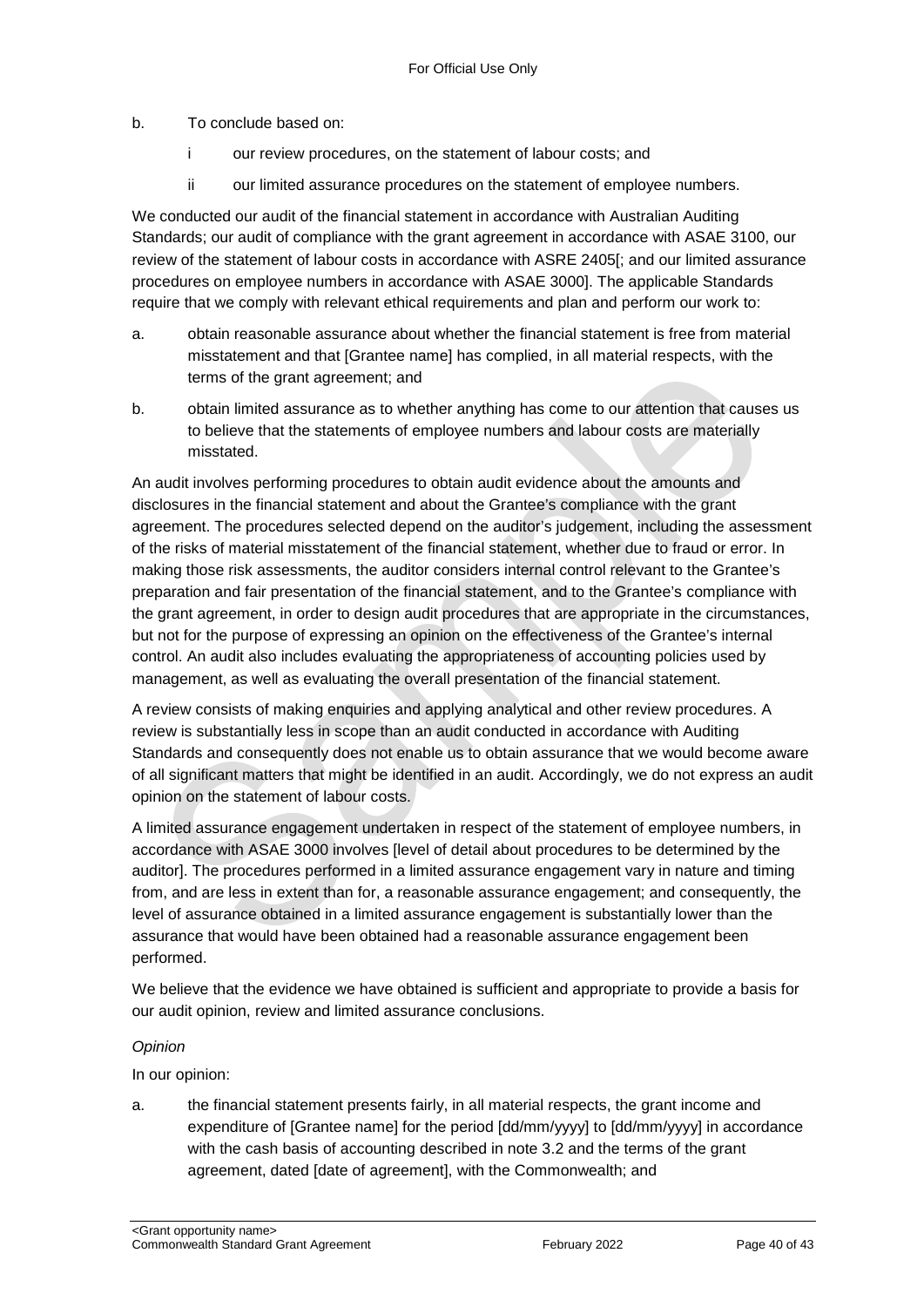b. [Grantee name] has complied, in all material respects, with the requirements of the grant agreement between the organisation and the Commonwealth dated [date of agreement], for the period [dd/mm/yyyy] to [dd/mm/yyyy].

#### *Basis of Accounting and Restriction on Distribution*

Without modifying our opinion, we draw attention to note 3.2 to the financial statement, which describes the basis of accounting. The financial statement is prepared to provide information to the department in accordance with the grant agreement, dated [date of agreement]. As a result, the financial statement may not be suitable for another purpose.

#### *Use of Report*

This report has been prepared for [Grantee name] and the department in accordance with the requirements of the grant agreement between [Grantee name] and the Commonwealth, dated [date of agreement]. We disclaim any assumption of responsibility for any reliance on this report to any persons or users other than [Grantee name] and the department, or for any purpose other than that for which it was prepared.

#### *Conclusions*

Based on:

- a. Our review, which is not an audit, nothing has come to our attention that causes us to believe that the statement of labour costs in the period [dd/mm/yyyy] to [dd/mm/yyyy] is not, in all material respects, fairly presented in accordance with the grant agreement dated [date of agreement] with the Commonwealth[; and
- b. The procedures we have performed and the evidence we have obtained, nothing has come to our attention that causes us to believe that the statement of employee numbers as at [dd/mm/yyyy] is not prepared, in all material respects, in accordance with the grant agreement dated [date of agreement] with the Commonwealth].

| Auditor's signature |                       |
|---------------------|-----------------------|
| Name                | [enter name]          |
| Auditor's employer  | [enter employer name] |
| Employer's address  | [enter address]       |
| Qualifications      | [enter qualification] |
| Position            | [enter position]      |
| Date                | [dd/mm/yyyy]          |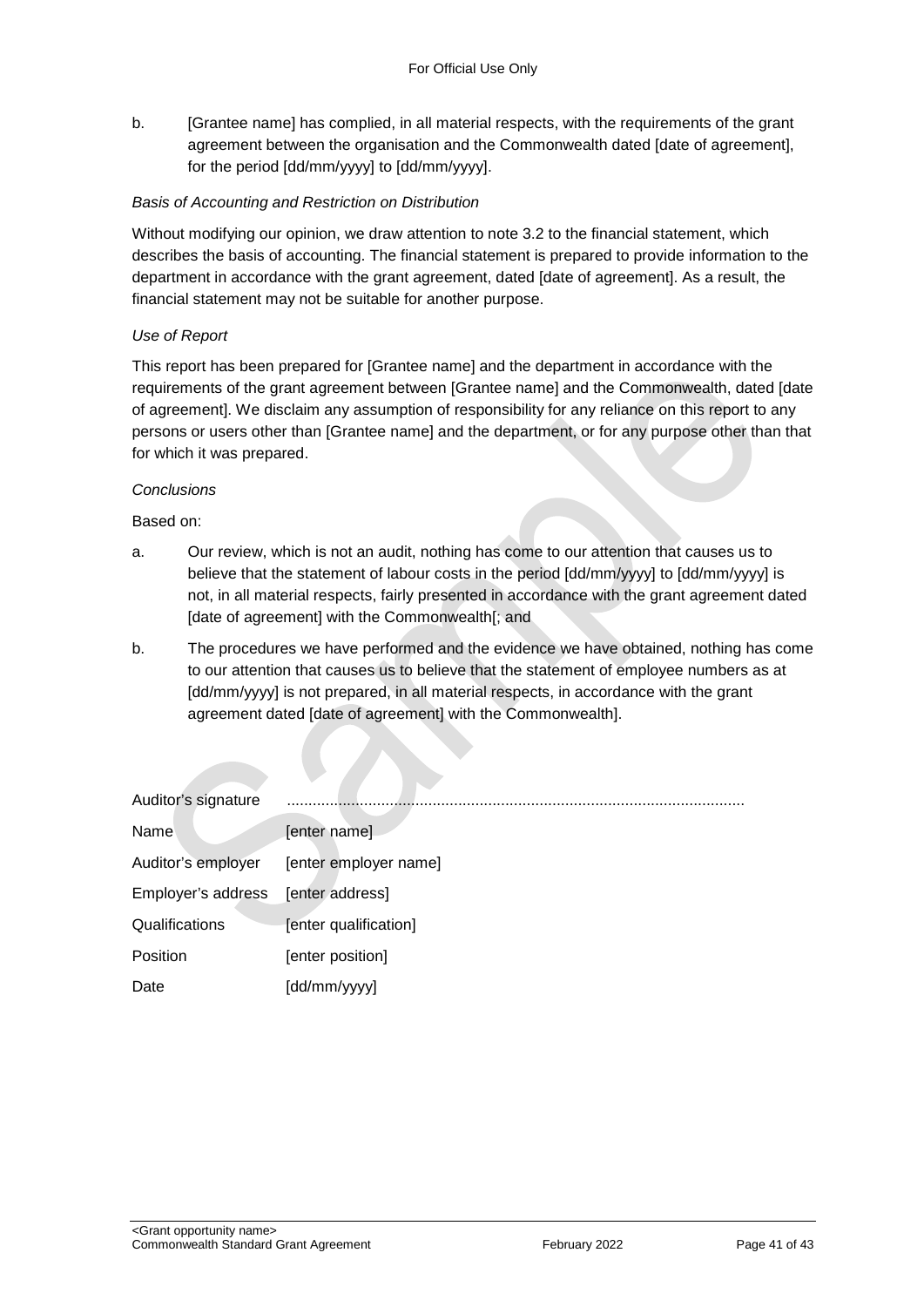## Attachment C - Certification of certain matters by the auditor

The department also requires a certification of certain matters by the auditor in addition to the independent audit report. This should be submitted with the statement of grant income and expenditure and independent audit report.

The auditor who signs this certification must also initial and date a copy of the Grantee's statement of eligible expenditure. The department will not accept an independent audit report that lacks this attachment.

The required format of certification is on the following page.